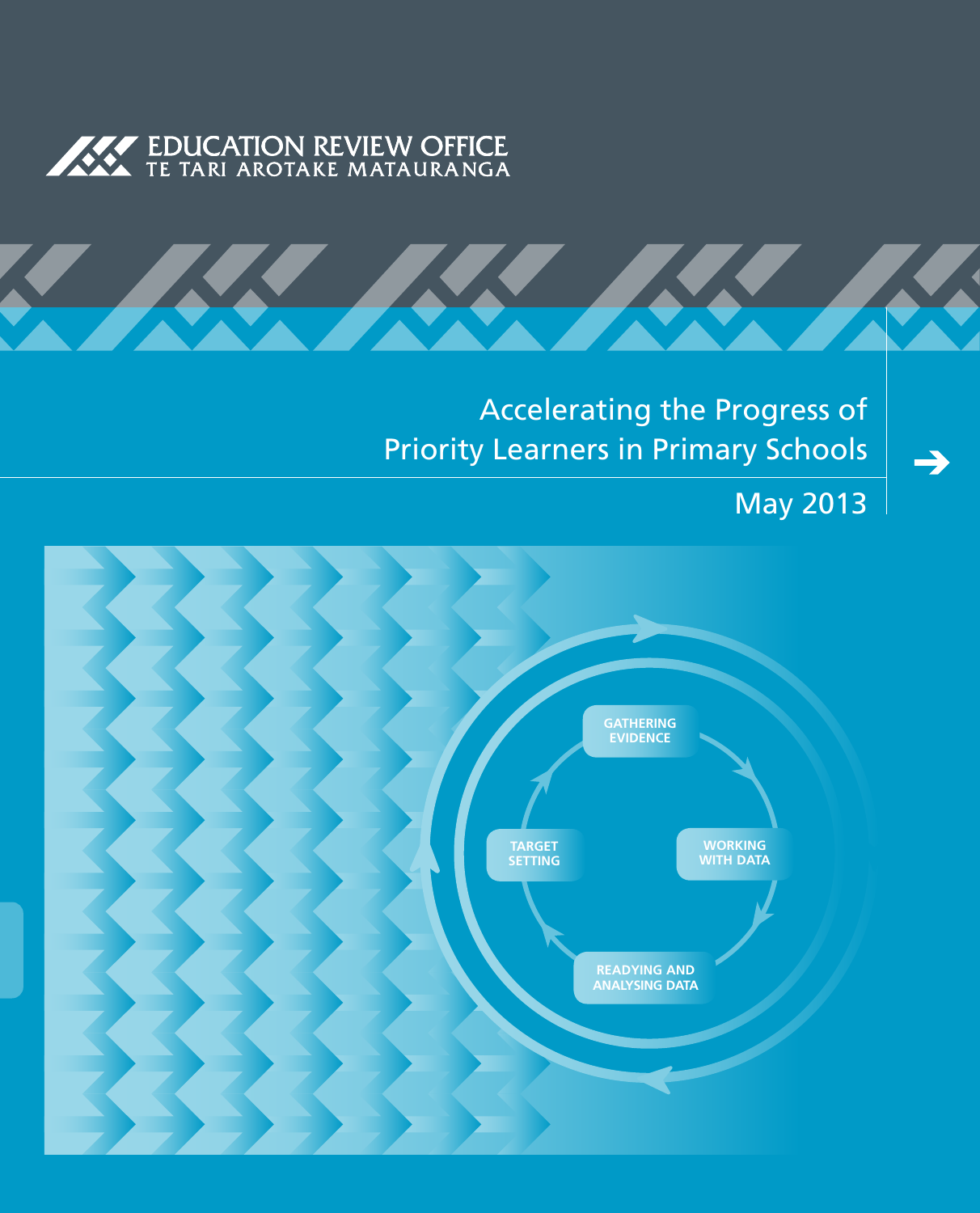# Ko te Tamaiti te Pūtake o te Kaupapa The Child – the Heart of the Matter



Published 2013 © Crown copyright Education Evaluation Reports ISBN 978-0-478-38950-0 (MS Word) ISBN 978-0-478-38951-7 (PDF) ISBN 978-0-478-38952-4 (HTML) ISBN 978-0-478-38953-1 (pbk.)

ERO reports are published on the ERO website – **www.ero.govt.nz** – and are available from the Education Review Office National Office, Box 2799, Wellington 6140.

We welcome your comments and suggestions on the issues raised in these reports.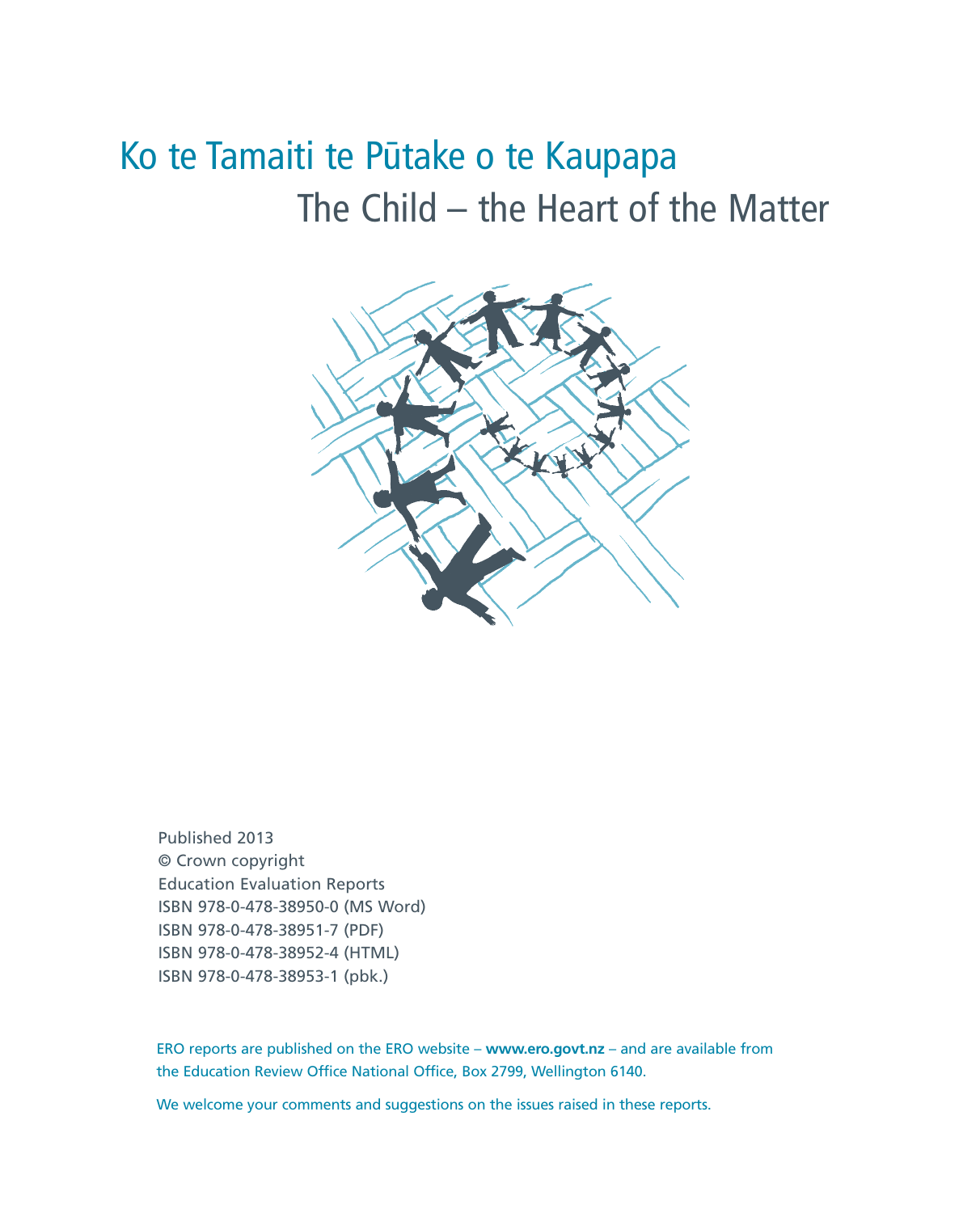# Foreword

The Education Review Office (ERO) is an independent government department that reviews the performance of New Zealand's schools and early childhood services, and reports publicly on what it finds.

The whakatauki of ERO demonstrates the importance we place on the educational achievement of our children and young people:

> *Ko te Tamaiti te Pu-take o te Kaupapa The Child – the Heart of the Matter*

In our daily work we have the privilege of going into early childhood services and schools, giving us a current picture of what is happening throughout the country. We collate and analyse this information so that it can be used to benefit the education sector and, therefore, the children in our education system. ERO's reports contribute sound information for work undertaken to support the Government's policies.

In this evaluation ERO looked at the extent to which primary schools were using effective strategies to improve outcomes for priority groups of learners. The findings show that most schools had yet to develop an effective approach to accelerating learning. The report outlines the features of schools with highly effective practices and shows how teachers, leaders and trustees all contributed. There are several recommendations for school leaders, trustees, teachers, and the Ministry of Education.

Successful delivery in education relies on many people and organisations across the community working together for the benefit of children and young people. We trust the information in ERO's evaluations will help them in their work.

Diora Adesse

Diana Anderson Chief Review Officer (Acting) Education Review Office

May 2013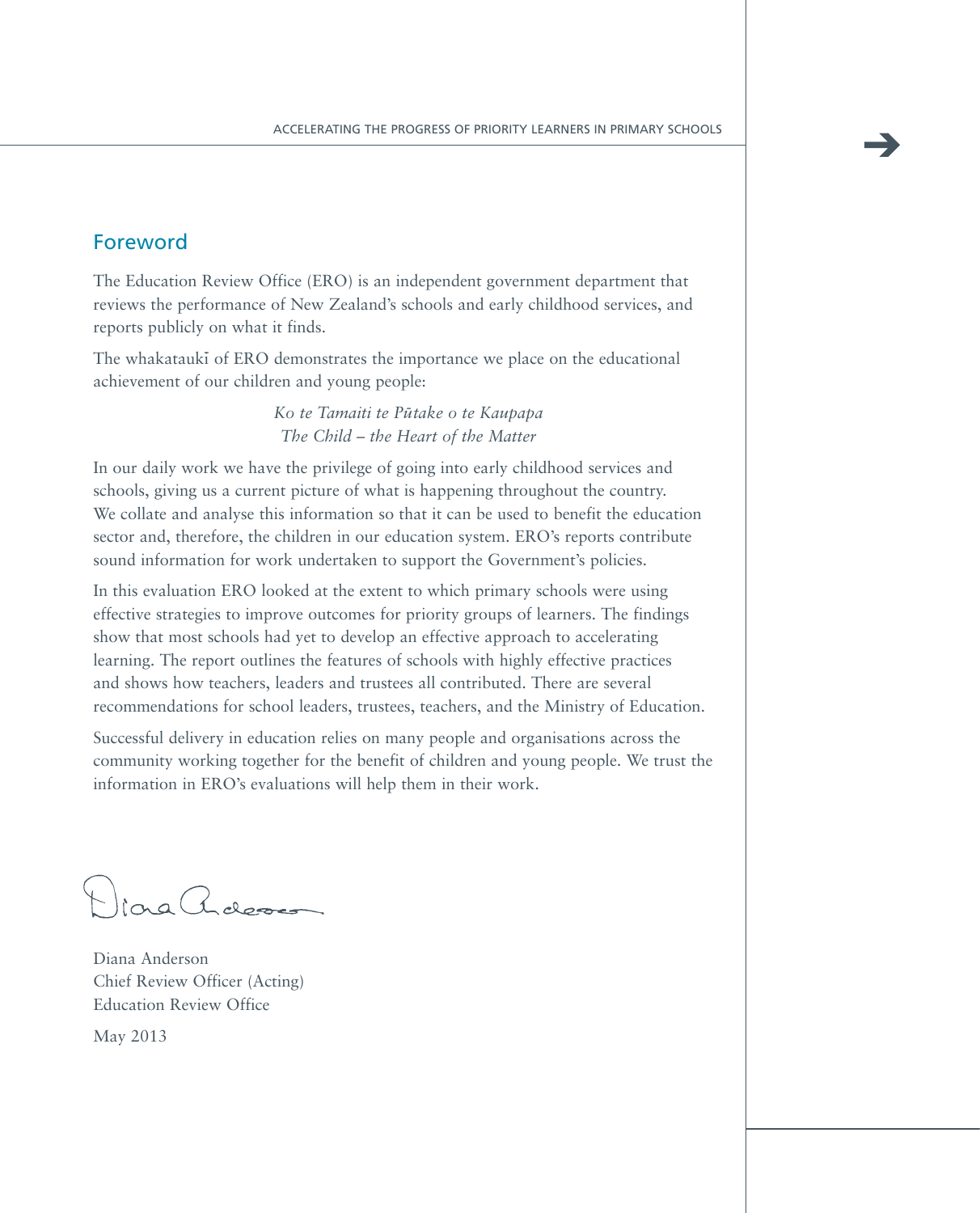Accelerating the Progress of Priority Learners in Primary Schools

# **Contents**

| <b>OVERVIEW</b>                                |    |  |
|------------------------------------------------|----|--|
| <b>Next Steps</b>                              | 3  |  |
| <b>INTRODUCTION</b>                            | 4  |  |
| <b>FINDINGS</b>                                | 7  |  |
| <b>IDENTIFYING PRIORITY LEARNERS</b>           | 14 |  |
| School-wide approaches for priority learners   | 16 |  |
| <b>CONCLUSION</b>                              | 22 |  |
| <b>NEXT STEPS</b>                              | 24 |  |
| <b>APPENDIX 1: SAMPLE OF SCHOOLS</b>           | 25 |  |
| <b>APPENDIX 2: A FRAMEWORK FOR SELF REVIEW</b> | 27 |  |
| <b>APPENDIX 3: METHODOLOGY</b>                 | 30 |  |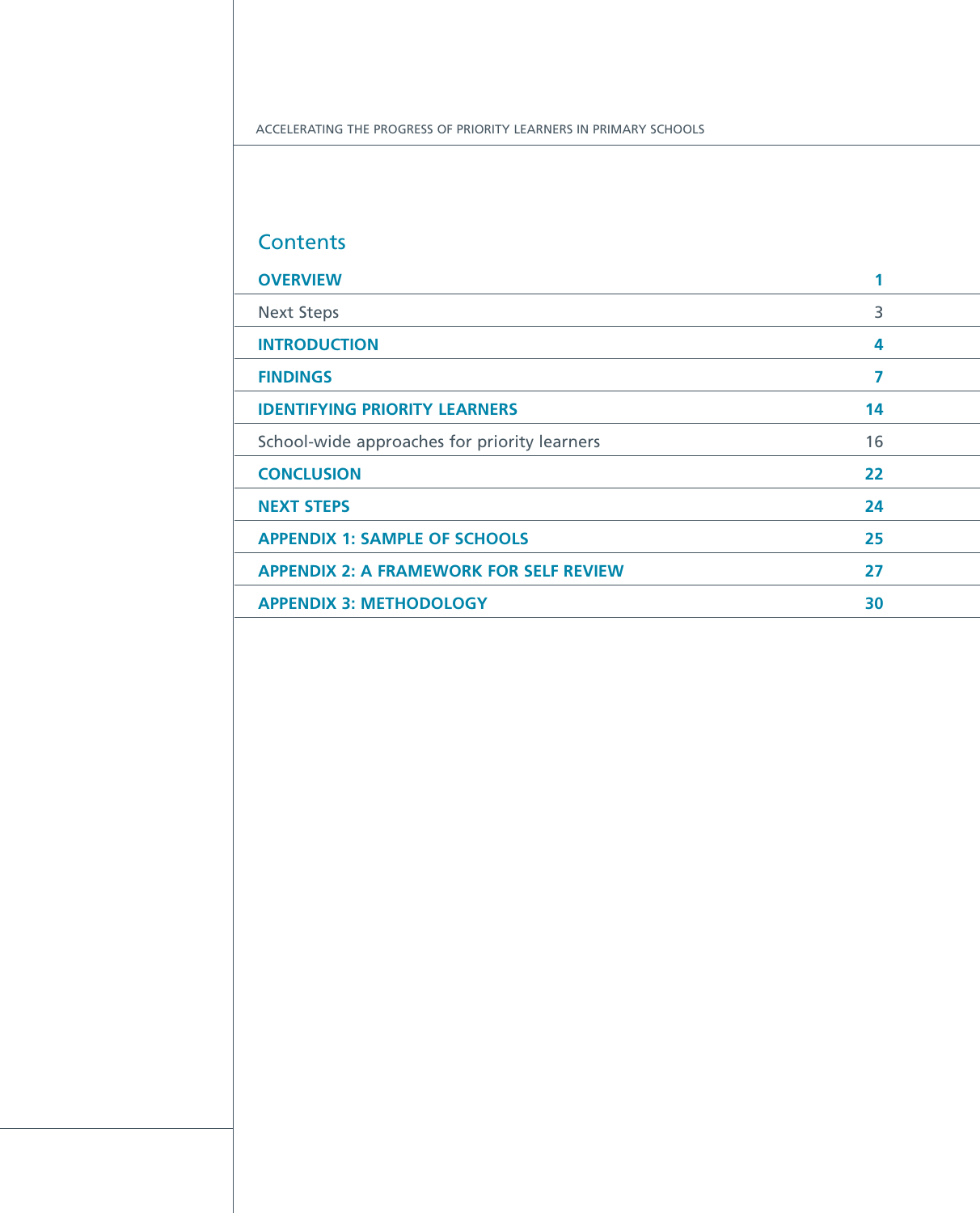# **Overview**

The Government has a goal to increase the number of students achieving National Certificate of Educational Achievement (NCEA) Level 2 qualifications. Primary schools have a significant role in contributing to this goal by ensuring that students leaving their schools are achieving at a level that enables them to succeed at secondary school. The Ministry of Education (the Ministry) has established a goal to increase the proportion of learners achieving at or above national literacy and numeracy standards. To achieve this goal, outcomes must improve for key priority groups, including Ma-ori students that are not achieving well, Pacific students who are not achieving success, special needs students and those from low income families.

In this evaluation ERO examined the extent to which 176 primary schools<sup>1</sup> (Years 1-8) were using effective strategies to improve outcomes for priority groups of learners. Many schools had some deliberate actions intended to accelerate the progress of priority learners. However, only 23 percent of schools' actions demonstrated the use of highly effective practices the students needed to catch up with their peers. Of the remainder, 62 percent had some effective practices, and a further 12 percent were using ineffective practices. Three percent of schools were not using the National Standards. Many schools lacked robust self-review processes that focused on determining the impact of their actions for priority learners.

Most teachers were taking some actions intended to accelerate students' learning. However, only just over one-quarter of the schools were able to show that these actions were highly effective. This indicates a need for ongoing teacher professional development to build teachers' confidence and understanding of strategies they could use. Some teachers demonstrated a lack of ownership of their role in helping students to catch up, instead relying on an out-of-class 'expert' or intervention.

The role of the principal was vital in schools that were successfully accelerating learning. Leaders in these schools communicated a clear vision that all students were able to succeed and shared with trustees and staff a good understanding of what constitutes accelerated progress. They promoted an inquiry-based teaching and learning approach. Leaders accessed and facilitated relevant professional learning development designed to focus on teaching practices that needed to improve for students not succeeding. These principals coordinated a cohesive approach where boards, leaders and teachers worked collaboratively for the benefit of these students.

Leaders in the less successful schools had not developed a coherent team approach to responding to children who were not achieving well. The lack of clear expectations and

# OVERVIEW OVERVIEW

1 See Appendix 1 for a breakdown of the characteristics of the schools visited.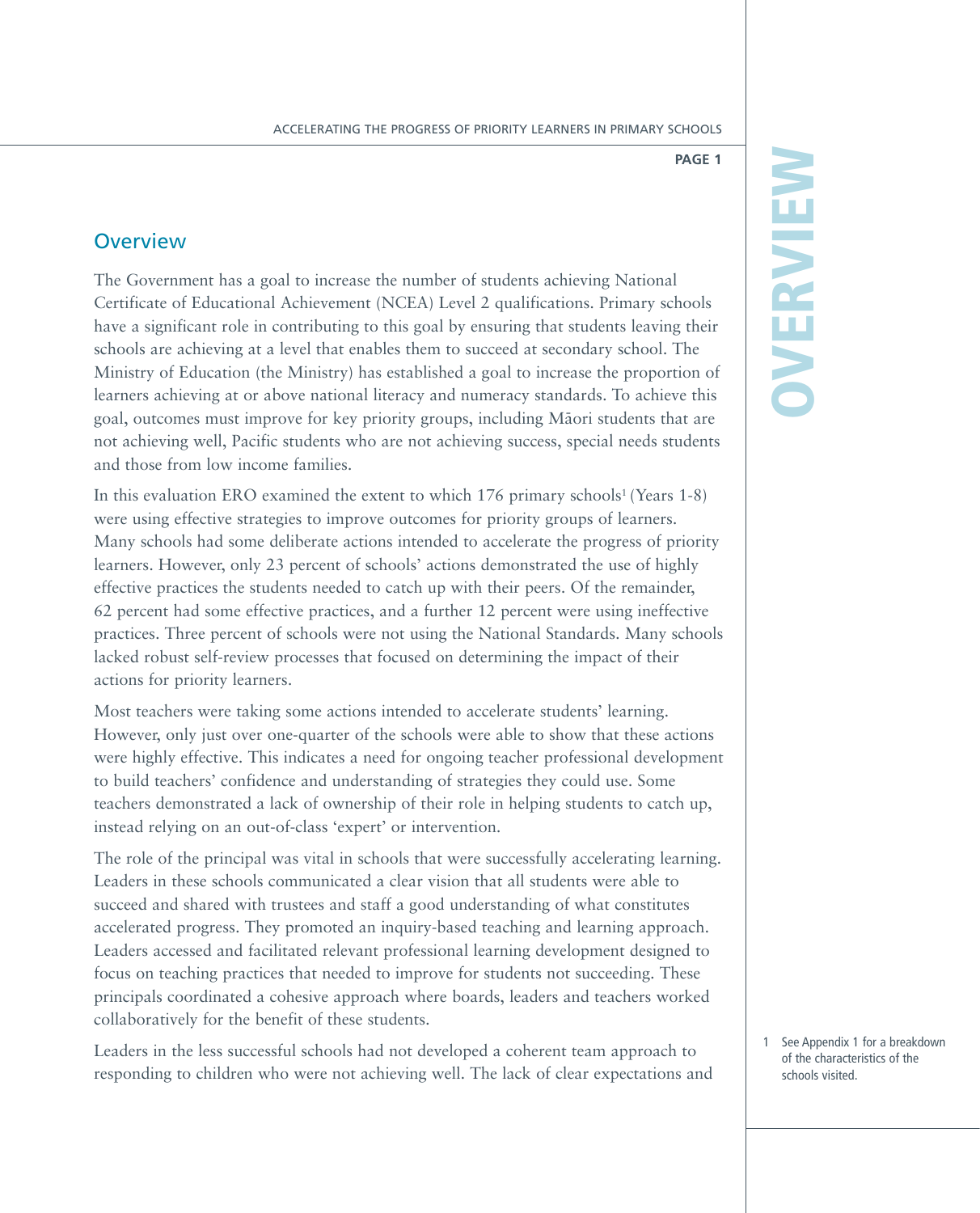commitment to priority learners resulted in inconsistency and variability of practice across their schools. School charter targets lacked specific details and were not directly related to priority learners. Analysed achievement data was rarely used as a basis for decisions about what worked for these students and what should be changed.

The schools that effectively accelerated students' progress fully used school-wide data to determine the specific extra teaching that individual students needed. Leaders in these schools collated teachers' analysed data that identified individual student's specific strengths and next learning steps. Leaders also looked for achievement trends over time to establish how well their systems and programmes were working.

In contrast, schools where leaders mostly aggregated the numbers of students achieving below or well below the standards lacked the information to decide on their school-wide professional development or resourcing needs. Issues with the validity, reliability and sufficiency of assessment data in the less effective schools meant leaders had difficulties identifying which students needed additional support and the specific concepts they needed to master to make progress.

Few schools effectively identified and targeted the full range of priority learners. They were likely to identify students who were achieving below the National Standards in literacy and numeracy and target their needs. Māori and Pacific students were often subsumed into the more general group of under-achieving students. Only a few schools identified Māori and Pacific students as a focus group within the larger group of students achieving below the standards. These schools were still less likely to develop specific strategies to respond to the individual strengths, needs and interests of students in this group.

Many boards allocated resources for programmes to 'catch up' learners. However, only 17 percent of boards had processes to show trustees how effectively their resourcing was accelerating students' progress. Many boards needed more extensive and robustly analysed achievement information from the principal. Trustees often lacked an understanding that they could request this or use their data for decision-making.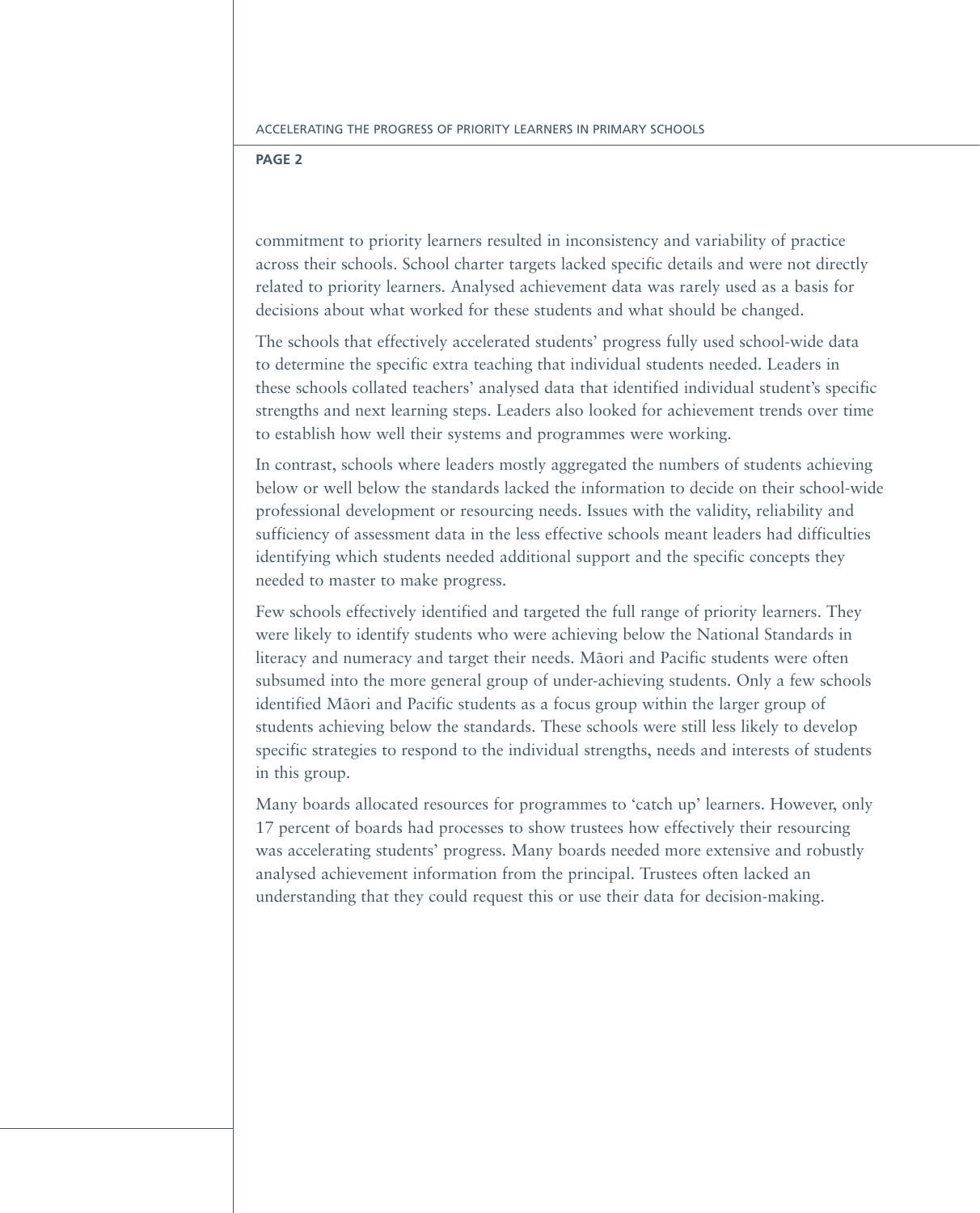# Next steps

# **ERO recommends that the Ministry of Education supports schools to:**

- improve their assessment practices to more effectively identify the student's next teaching steps and to monitor how well their interventions or strategies have accelerated the progress of priority learners
- access and use research findings, such as those in the Best Evidence Synthesis (BES) publications, particularly the BES exemplars, to introduce different teaching practices that have been shown to accelerate learners' progress in New Zealand schools.

# **ERO recommends that school trustees, leaders and teachers**:

- seek improved achievement information reports that clearly identify the reoccurring achievement needs across the school
- • use achievement information provided to them to evaluate the effectiveness of specific initiatives, programmes, interventions and additional staffing, such as teacher aides, in accelerating the progress of priority learners.

# **ERO recommends that leaders and teachers:**

- improve the aggregation and use of their achievement data to ensure it identifies the reoccurring achievement needs for all groups of priority learners
- collate and analyse achievement information to evaluate the effectiveness of teaching practices in accelerating the progress of priority learners
- increase their understanding of approaches that have strong evidence of accelerating progress for priority learners
- • introduce new practices known to accelerate progress for priority learners and review the impact on their students
- extend opportunities for families and whanau to be involved in understanding and contributing solutions to school-wide achievement challenges.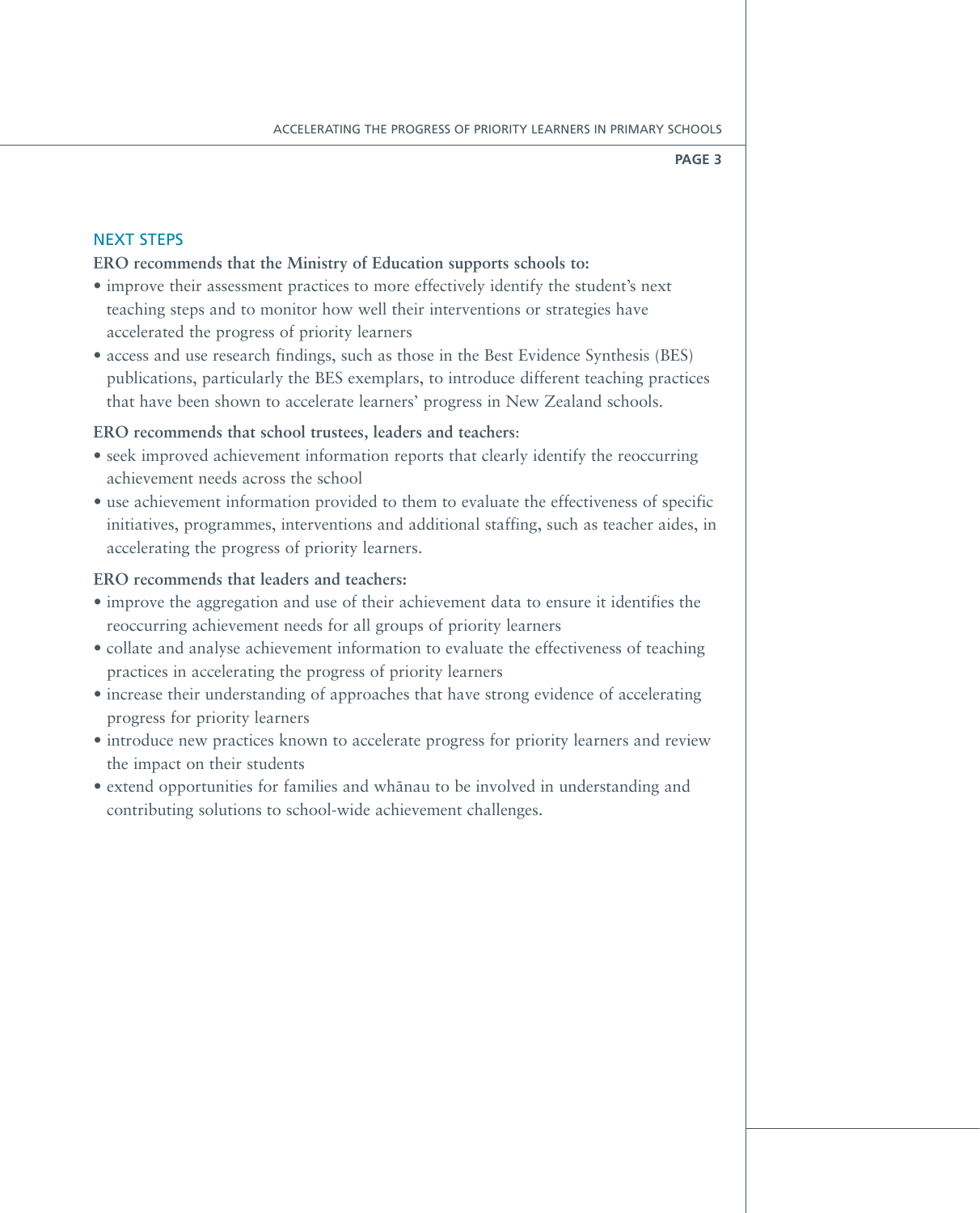# **INTRODUCTIO** n

**Page 4**

# Introduction

The *Progress in International Reading Literacy Study* (PIRLS) shows that New Zealand Year 5 students, although above the international mean, were ranked significantly lower than the means for 20 other countries for achievement in reading. *Trends in International Mathematics and Science* (TIMMS) results show that mathematics results for Year 5 students were lower than the means of 29 countries and the international mean. For both literacy and mathematics Māori and Pacific students mean scores were considerably lower than New Zealand students as a whole. This placed the mean for Māori and Pacific students below the international mean for reading and mathematics.

ERO recognises that New Zealand's overall results can be improved by schools reviewing and developing the practices and processes they are using to accelerate priority learners' progress. In this report, priority learners refers to Māori and Pacific students who are not achieving success fully at school; students with special learning needs; and students from low income communities, who are below or well below the literacy and mathematics National Standards.

The Government has a goal to increase the number of students achieving NCEA Level 2 qualifications. In recognising that primary schools have a role in this improvement, the Ministry also set a goal to increase the proportion of learners achieving at or above the literacy and numeracy standards. Students need good literacy and numeracy skills to participate and stay engaged in learning across the whole curriculum. The focus is on improving outcomes for key priority groups by accelerating their progress. Progress is considered to be accelerated when a student moves from well below to below, at, or above the National Standard, or when the student moves from below the National Standard to at or above. This means that these students need to make more than one year's progress in a year in order to achieve at the expected level of acceleration.

ERO's report *Mathematics in Years 4 to 8: Developing a Responsive Curriculum (February 2013)* identified that trustees, leaders and teachers need to know more about:

- the progress and achievement of all learners
- the identification of learning priorities and priority learners
- their capability to bridge the gaps through a responsive curriculum and associated teaching strategies
- and the impact of change for learners.<sup>2</sup>

2 ERO (2013) Mathematics in Years 4 to 8: Developing a Responsive Curriculum. Wellington: Education Review Office, p.6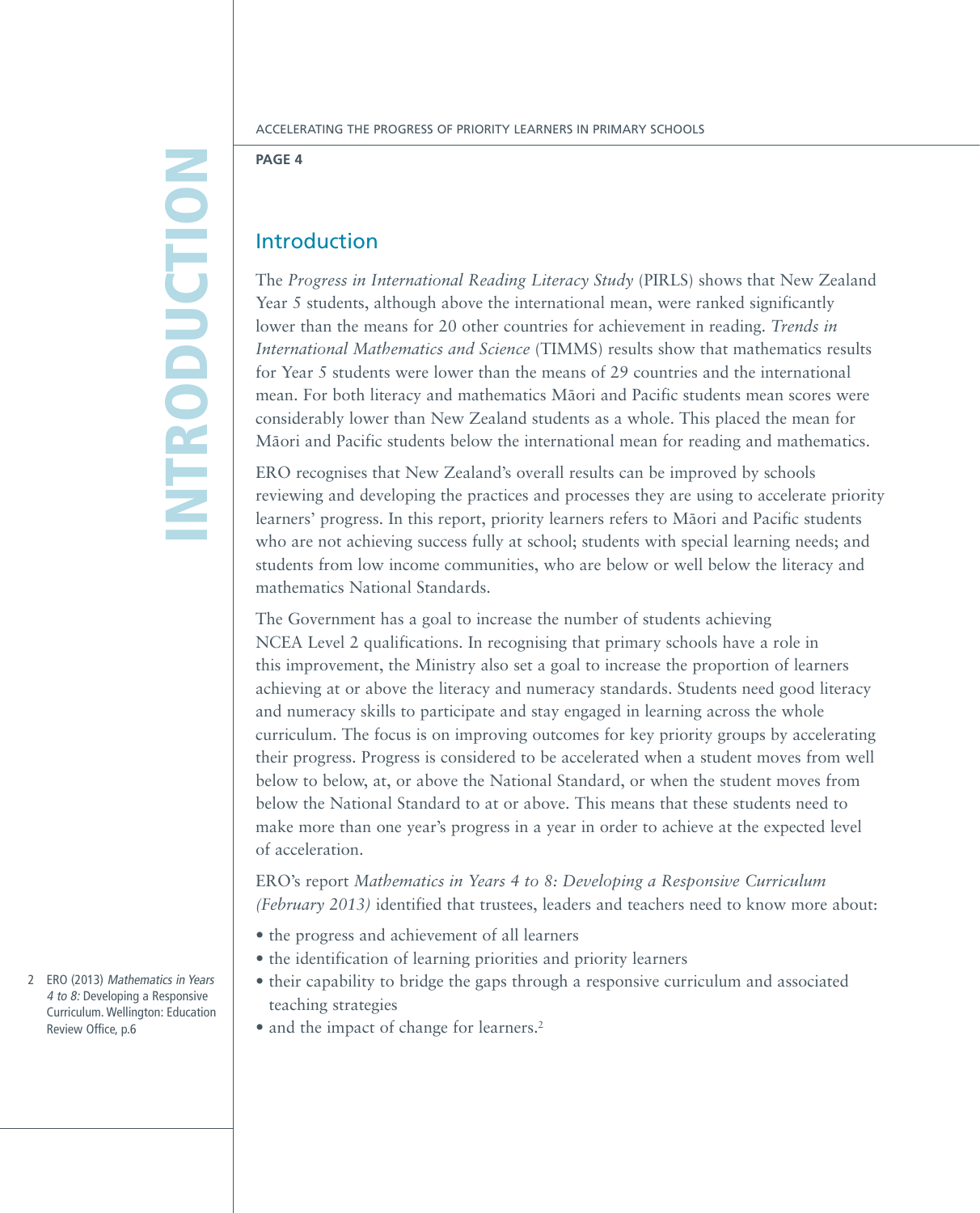The findings of the ERO mathematics report reflect the findings of other recent ERO evaluations<sup>3</sup> on the need to extend the range and extent of effective practice in classrooms.

Effective leaders ensure that the school is responsive to groups that have historically not been well-served by the education system, in particular Māori and Pacific learners. Leaders build cohesive teams who support each other to implement strategies to use in classrooms to accelerate the progress of individual students. This collaboration requires strong levels of commitment across the school from boards, leaders and teachers.

Successful teachers create contexts for learning where students see that they can safely bring what they know and who they are into the learning relationship. When a school's curriculum fails to connect learners with their wider lives it can limit their opportunities to respond to a particular context, or to engage with and understand the material they are expected to learn.4

As identified in earlier ERO reports, effective teachers recognise the cultural resource that Māori and Pacific students bring to the school. They understand the importance of valuing and responding to students' identity, language and culture. Teachers then provide opportunities for these students to share aspects of their culture with others and use this to build the students' confidence to succeed across the curriculum. This does not mean focusing only on the iconic aspects of culture, but understanding and responding to students' personal culture and learning experiences.

The Best Evidence Synthesis (BES) has developed a framework to help leaders and teachers use an approach to teaching and learning that is responsive to the diverse abilities and aspirations of their learners. This framework implies that each school's curriculum is responsive to all students and that some change may be necessary in how the curriculum is designed to ensure that learning tasks, activities and experiences improve outcomes for all of their students.

The BES indicates the following key aspects of high quality practices that were part of ERO's focus in this report:

- The school maintains an 'unrelenting focus on student achievement and learning'
- Whole school alignment is around evidence-based practices
- Teaching is responsive to students' learning processes
- The relevance of the learning is transparent to students with links made to their daily lives
- Teaching builds on students' prior experiences and knowledge

3 ERO (2012) Evaluation at a Glance: Transitions from Primary to Secondary School. Wellington: Education Review Office

ERO (2012) Teaching as Inquiry: Responding to Learners. Wellington: Education Review **Office** 

ERO (2012) Literacy and Mathematics: Using Achievement Information to Promote Success. Wellington: Education Review **Office** 

ERO (2012) Working with National Standards to Promote Student Progress and Achievement. Wellington: Education Review **Office** 

ERO (2012) Evaluation at a Glance: Priority Learners in New Zealand Schools. Wellington: Education Review Office

 4 ERO (2012) Improving Education Outcomes for Pacific Students. Wellington: Education Review **Office**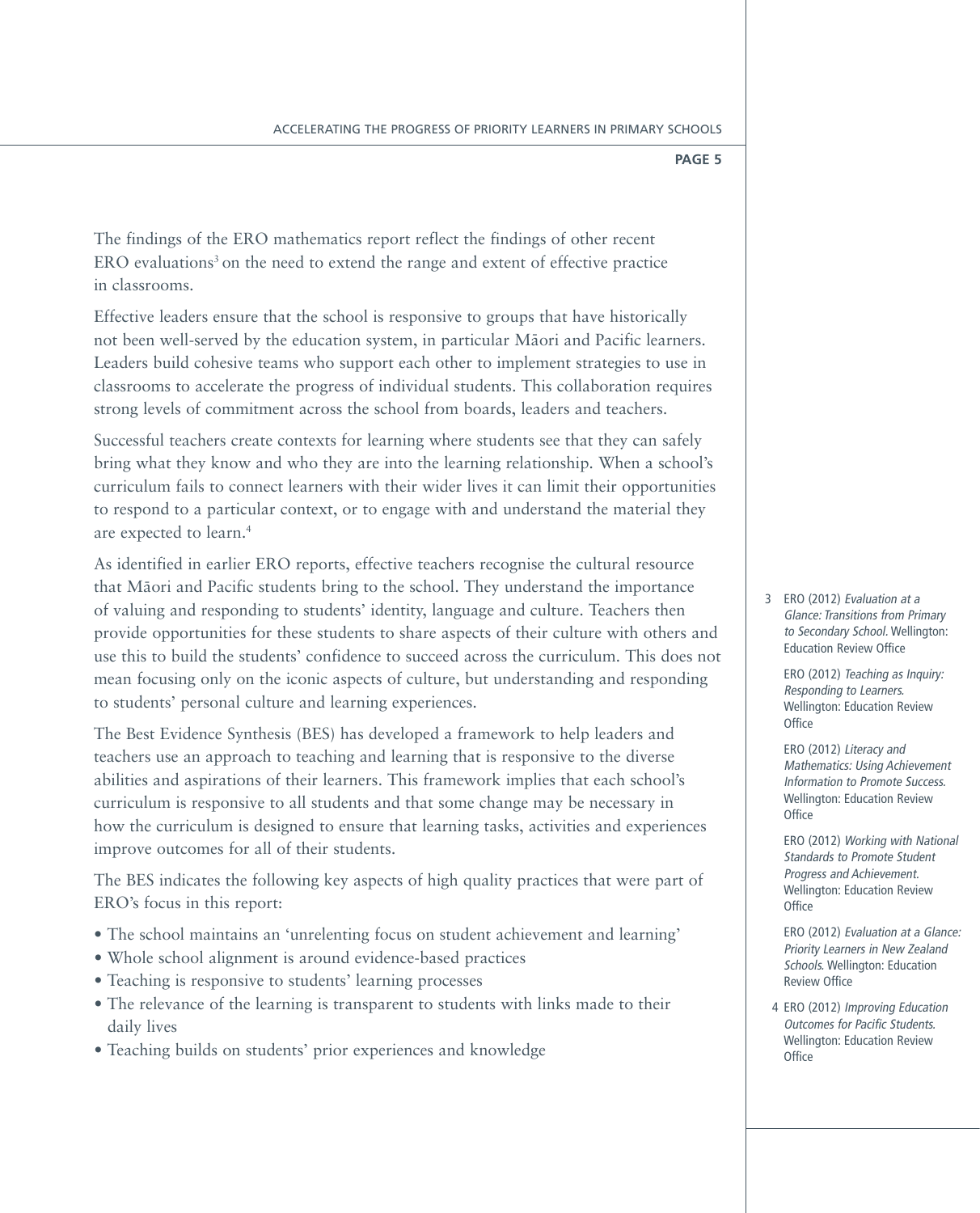- Tasks and classroom interactions help students understand each incremental step they need to make progress
- • Students receive specific, frequent and positive feedback
- • Students have a strong sense of involvement in the process of setting specific learning goals
- Effective school-home partnership practices are focused on student learning
- Teachers collaboratively reflect on practice to improve teaching.

This ERO evaluation took place during the second year that schools were using the National Standards as part of their annual planning and reporting. In 2011 schools were expected to set charter achievement targets. Outcomes related to their targets were reported as part of the school's annual report to their communities in 2012. In 2012 schools set new targets in relation to the National Standards. Schools should be using their data to determine students' progress and the impact of the strategies used in the previous year.

This report on priority learners focuses on:

- • what schools know about priority learners' achievement
- the impact of schools' actions on accelerating the students' progress
- the actions that boards, leaders and teachers have taken to accelerate the progress of these students
- how the schools' targets and other planning and reporting processes are working for these learners
- • the extent to which boards, leaders and teachers were working collaboratively to accelerate the progress of priority groups.

As part of this evaluation ERO investigated links from the school's charter targets to teacher and leader appraisal. Findings about the appraisal links are in ERO's report, *Board Employment Responsibilities: Linking Charter Targets to Appraisal in Primary Schools (February 2013).*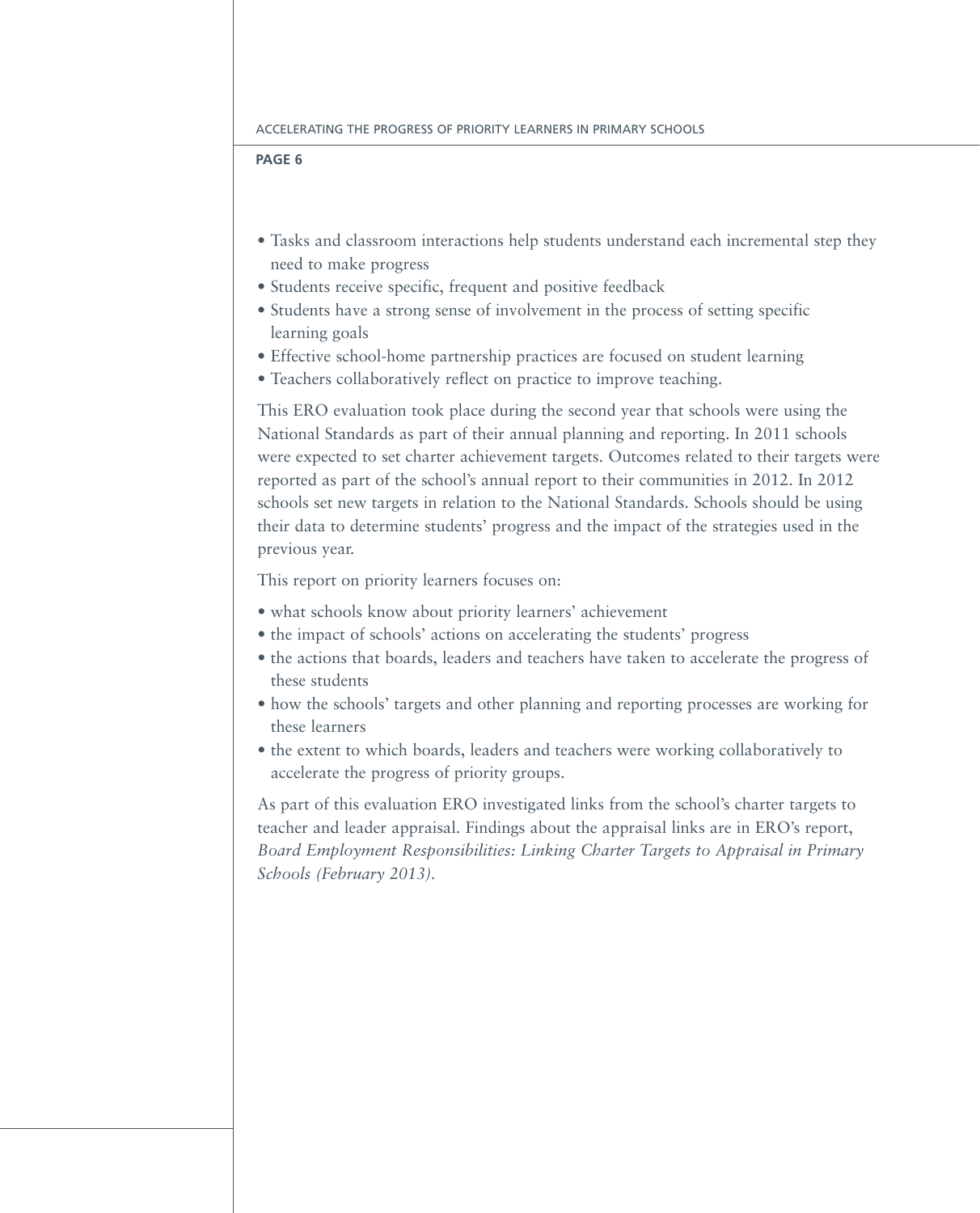# Find ings

**Page 7**

# **Findings**

This section presents ERO's findings in relation to the effective practices and processes that teachers, leaders and school trustees used to accelerate the progress of students achieving below or well below the National Standards. The coherence of schools' overall response to accelerate these students' progress is also discussed.

# **Teachers with highly effective practices**

When children start school each child's literacy and numeracy experiences and knowledge differs. Some will progress quickly and others may need periods of more deliberate and tailored teaching to accelerate their progress. To do this teachers need to identify the skills and concepts each child needs more practice with and the contexts they could use to maintain the child's interest while reinforcing the skill or concept.

Teachers need extensive knowledge of each of the curriculum areas in which the student needs to accelerate their progress. Teachers need knowledge of:

- the student's strengths, interests and what they have already learnt
- the skills and knowledge that students need to acquire, and the usual patterns of progress learners make with these aspects or concepts
- a range of instructional strategies and processes they could use to teach the student
- relevant contexts for learning
- how well their teaching practices are contributing to the student's achievement and progress.

ERO found that teachers in 28 percent of the schools in this evaluation demonstrated the use of many highly effective strategies to accelerate students' learning (see Table 1). In some schools this use of highly effective practices in classrooms across the school was despite a lack of guidance and support from school leaders.

Table 1: *Teachers' contribution to improved outcomes for priority learners*

| The extent to which teachers<br>contributed to improved<br>outcomes for priority learners | <b>Percentage</b><br>of schools |
|-------------------------------------------------------------------------------------------|---------------------------------|
| To a great extent                                                                         | 28                              |
| To a some extent                                                                          | .51                             |
| To a limited extent                                                                       | 20                              |
| Not at all                                                                                |                                 |

Teachers with many highly effective practices **used assessment data well** to identify those students for whom they needed to accelerate progress. They had good knowledge of their students' strengths and needs. Teachers developed flexible, responsive learning plans for individuals and groups of students. They were reflective practitioners and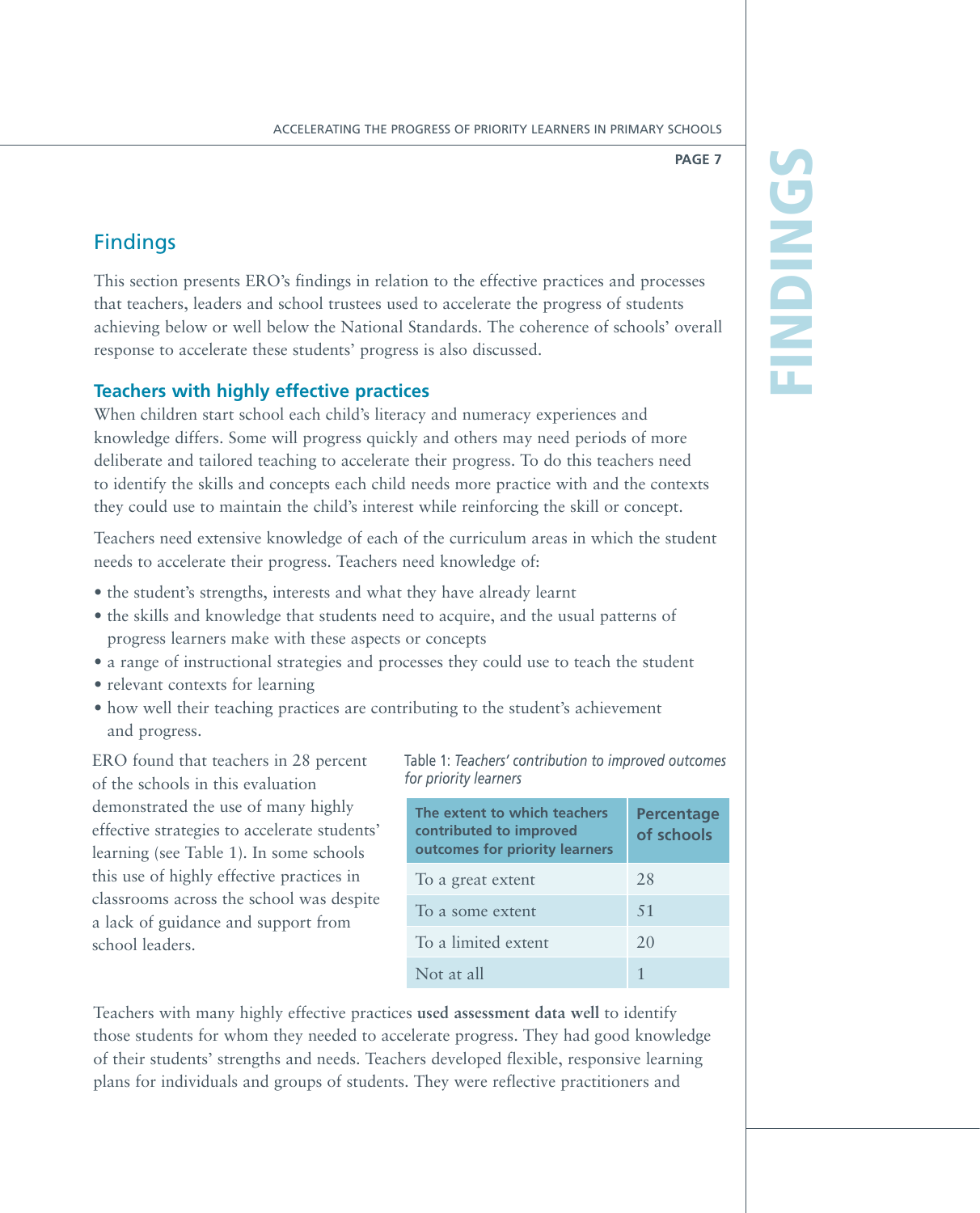followed an inquiry cycle of teaching and learning by using assessment data to review the impact of their teaching, and changing their strategies as necessary.

Teachers in this group **used a range of appropriate teaching strategies.** They were deliberate in their teaching choices to ensure students developed the specific literacy and numeracy skills or knowledge that they required. This teaching included:

- modelling successful approaches, strategies or ways of solving problems that students could apply when working independently and in groups
- opportunities for students to critically talk about what they are learning and how they are learning
- prompting students to remind them of strategies or skills they had successfully used before
- questioning to clarify or expand the students' thinking
- giving feedback about what has been mastered and what the student should focus on next
- explaining the specific details about concepts or skills on which the students needed to focus.

They used these strategies both for individual and group teaching.

These teachers **made judicious use of external support** such as RTLB (Resource Teacher: Learning Support), learning support teacher and reading recovery teacher without ignoring their primary responsibility for accelerating the student's progress. The external specialists suggested appropriate strategies for use in the classroom, or provided some one-to-one teaching that the teacher followed up in their classroom programmes. In a small number of cases teachers supervised teacher aides to support the student in targeted activities that reinforced classroom learning.

Information Communication Technologies (ICT) and associated commercial programmes were used judiciously and were targeted to meet a specific skill or concept, rather than being central to the learner's programme. Teachers were selective in tailoring strategies to reinforce the concepts individuals needed to practise.

The highly effective teachers had a **strong focus on ensuring their students understood how they could apply their learning** in different contexts across the curriculum. They used strategies such as modelling books to make effective literacy and numeracy learning explicit for students, and to identify the next learning steps for individuals and groups. These books also provided a venue for recording and reviewing teachers' reflections. Teachers ensured that students had ready access to child-friendly exemplars or achievement indicators that assisted them to measure their learning and progress. Effective teachers encouraged students to reflect on, and explain, their own learning.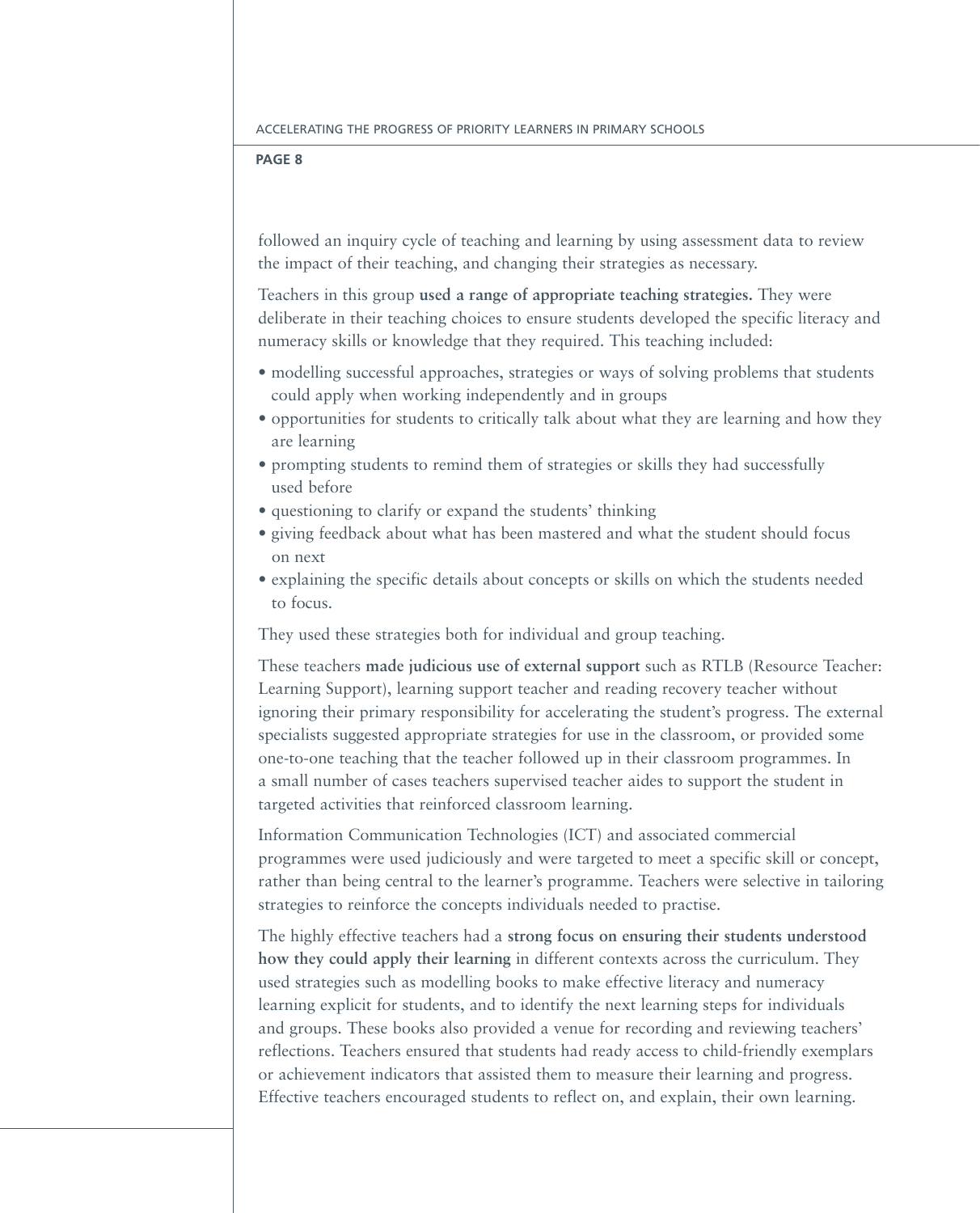Teachers **developed partnerships with parents and whanau** to support students' learning. Parents joined with students and the teacher in planning the students' next learning steps. Teachers supported and guided parents and whānau by providing them with strategies to continue their child's learning at home through daily notebooks or parent evenings where aspects of the school's learning programmes or assessment processes were shared.

These teachers were **proactive in identifying teaching skills that they needed to develop** and sought out professional learning and development (PLD) to enhance these. They were not satisfied with 'business as usual' and were constantly looking for new and more effective ways of accelerating students' progress.

Principals and trustees had confidence in the assessment-based judgements these teachers made regarding students' strengths and needs. The students which they identified they needed to provide extra support for in the school's charter target corresponded to the students identified in classrooms. The achievement information which teachers provided to leaders showed the specific concepts or skills their students had mastered and those they needed support with next.

# **Leaders with highly effective practices**

Leadership was a key factor in developing the strong cohesive direction that was found in highly effective schools. People who provided leadership in this area included the principal, senior leadership team, lead teachers in literacy and mathematics, learning support teachers and, in some schools, the Special Needs Coordinator (SENCO).

In 29 percent of the schools, ERO identified that leaders were actively promoting improved outcomes for priority learners (see Table 2). Some of the highly effective practices discussed below were also found to some, or to a limited extent in other schools in this evaluation.

Table 2: *Principals' contribution to improved outcomes for priority learners*

| The extent to which principals<br>contributed to improved<br>outcomes for priority learners | <b>Percentage</b><br>of schools |
|---------------------------------------------------------------------------------------------|---------------------------------|
| To a great extent                                                                           | 29                              |
| To a some extent                                                                            | 37                              |
| To a limited extent                                                                         | 33                              |
| Not at all                                                                                  |                                 |

Principals **used achievement data effectively** to identify priority groups, to monitor their progress and to evaluate the impact of programmes and systems over time. They drew on the knowledge that their teachers had of individual students in these analysis processes. Leaders benefitted from having information about the specific teaching points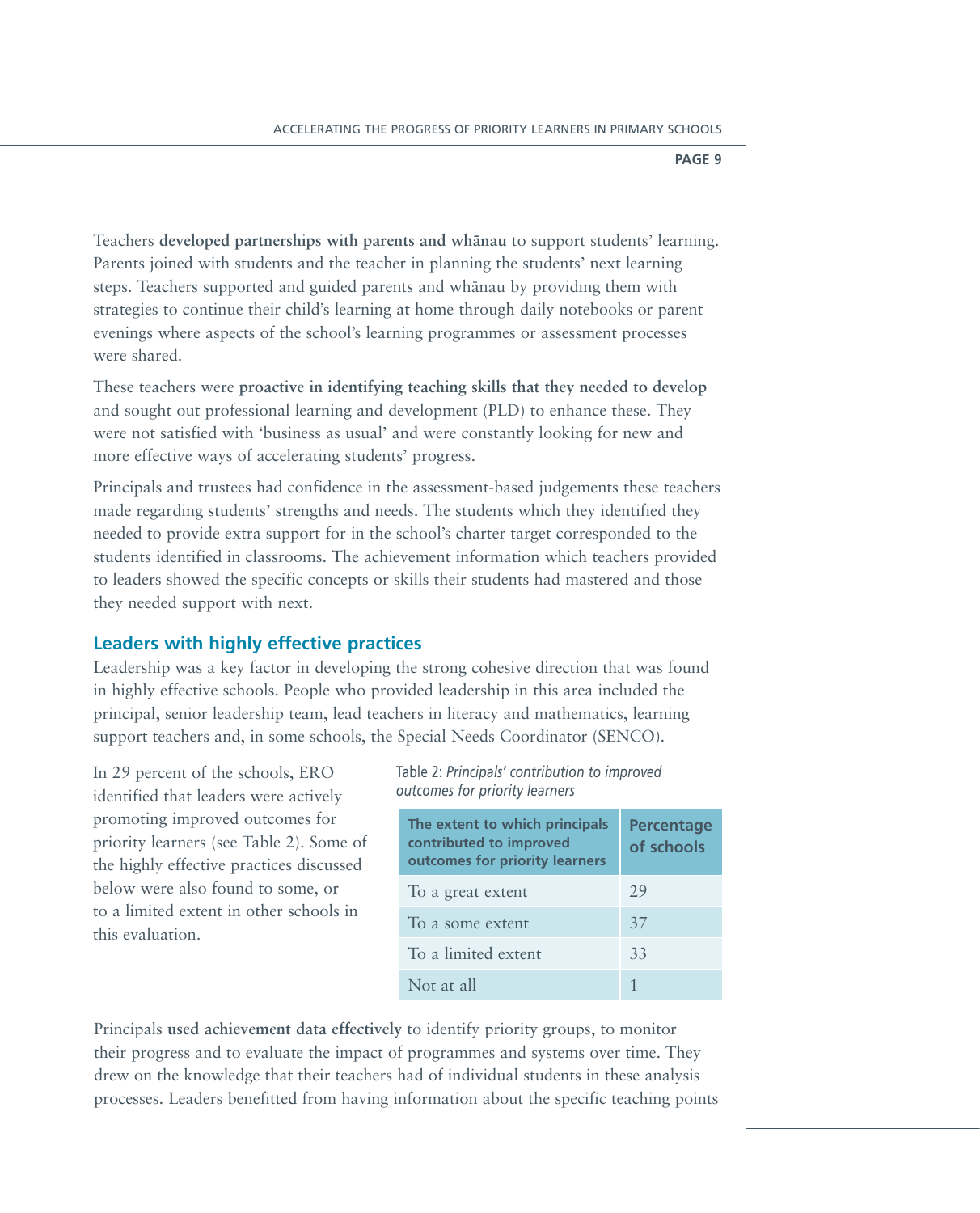that needed to be reinforced, rather than just knowing the numbers and names of students below the National Standards.

The highly effective principals **supported staff with clear assessment guidelines** and fostered the use of an inquiry-based approach to teaching, learning, and subsequent responsive planning. Leaders identified teachers' professional learning needs and provided relevant development opportunities. In many cases principals drew on the expertise of curriculum leaders within the school to target professional learning for individual staff members to support them in planning to improve individual student's achievement. Leaders provided staff with formative feedback provided by themselves or by other staff with particular expertise. They facilitated a collegial approach for staff to plan tailored actions for students' programmes and to review student progress and the impact of particular strategies.

In this role principals were **often well supported** by SENCOs, learning support teachers and curriculum leaders. In some schools the SENCO took on the role of monitoring the progress of students identified as needing extra support. In one school the SENCO reviewed teacher planning for the students' priorities in the school's targets. Together with learning support teachers, they often worked with teachers to develop and implement appropriate programmes and strategies to teach the concepts they wanted the student to learn. Enthusiastic and capable literacy and mathematics leaders also contributed to this planning and review process.

# **Trustees with highly effective practices**

Figure 1 illustrates the cycle of data-based target setting and review which the Ministry of Education suggests boards of trustees should follow. This cycle uses achievement data to identify students needing support to progress, and to set targets related to accelerating their achievement. Boards also need to monitor the progress of these target groups throughout the year to help them evaluate the effectiveness of their initiatives.

Seventeen percent of boards of trustees had processes that enabled them to focus to a great extent on improving outcomes for priority learners (see Table 3). These boards demonstrated all aspects of the above cycle of target setting and review. The boards also regularly monitored progress throughout the year to check that they were on track or whether further resources were needed.

Table 3: *Boards' contribution to improved outcomes for priority learners*

| The extent to which boards of<br>trustees contributed to improved<br>outcomes for priority learners | <b>Percentage</b><br>of schools |
|-----------------------------------------------------------------------------------------------------|---------------------------------|
| To a great extent                                                                                   | 17                              |
| To a some extent                                                                                    | 49                              |
| To a limited extent                                                                                 | 32                              |
| Not at all                                                                                          |                                 |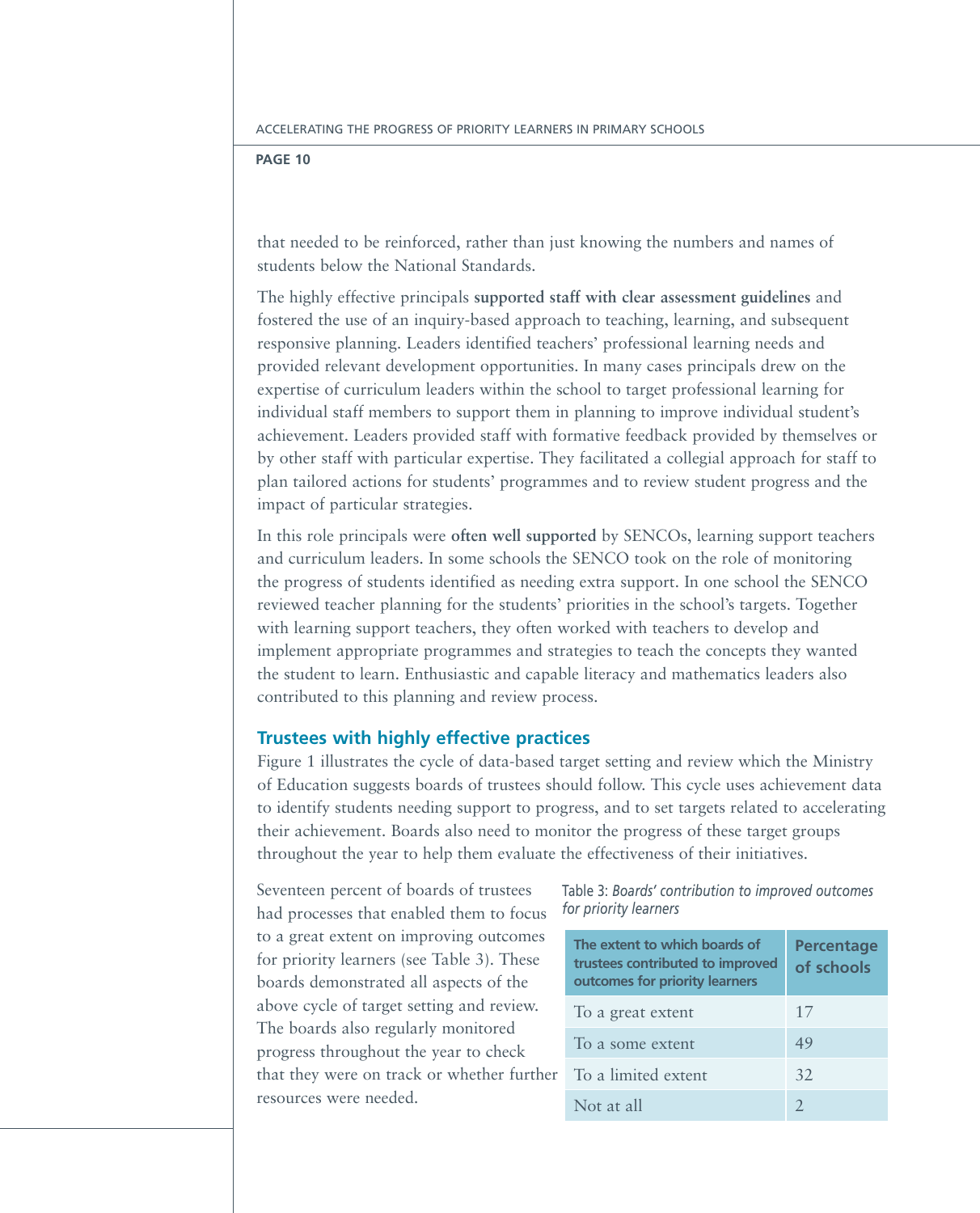

In the boards with effectively used processes, trustees were kept well-informed by the principal about student achievement in general, and received well-considered recommendations for priority learners in particular. Trustees were **committed to raising student achievement**. They were active participants in the charter target-setting process and interrogated achievement data provided by the principal. They allocated appropriate resourcing for programmes to accelerate learning, based on this information.

These boards demonstrated a **high level of accountability** for students needing extra support. They regularly received data that enabled them to monitor the progress of groups included in the school's charter target. They were very dependent on the quality of information provided by the principal. In a few cases trustees asked for more data if they felt they were not adequately informed, or they challenged the validity of the data. Well-established links were evident between achievement targets, the principal's appraisal and, in some cases, teachers' appraisal goals.<sup>6</sup>

- 5 MOE (2011) Strengthening Targets: Resource for Boards. Wellington: Ministry of Education
- 6 ERO (2013) Board Employment Responsibilities: Linking Charter Targets to Appraisal in Primary Schools. Wellington: Education Review Office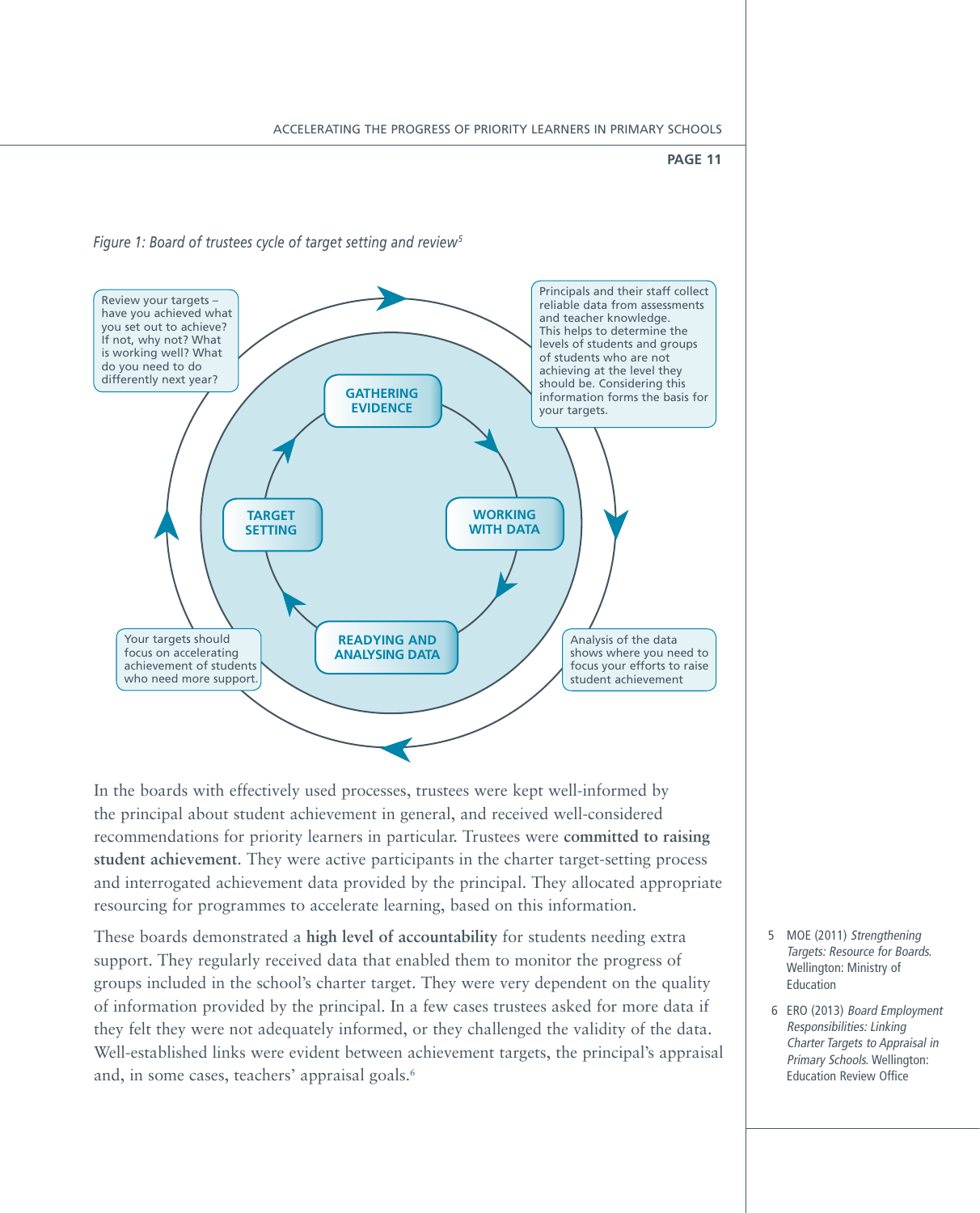# **An example of a highly effective school**

The following example of a full primary school in an urban setting exhibits many of the effective practices discussed above. This school had developed processes and mechanisms that facilitated a collaborative and innovative approach to accelerating their priority learners' progress.

*Priority learners are identified by teachers in the first instance. Teachers work in learning hubs with up to 80 children and three teachers. They analyse achievement data together and share and discuss the information about the students. The analysed information about the number of students needing support and the specific skills and concepts they need to focus on is then provided to their senior leadership team. School charter targets reflect these students.*

*Teachers in the hubs collaboratively plan the learning programmes tailored for the needs and interests of individuals and groups of students. Teachers make specific decisions about how often priority learners need individual or group teaching time and what students need to master next. Teachers in the hubs use 'thinking books' to reflect on their teaching and the students' learning. They frequently consider priority learners' progress and achievement in their reflections to make decisions about what to teach next.* 

*Teachers document the progress of priority learners in school templates. Each of these learners has entries recorded under the following headings:*

- *• What is the shift that happened?*
- *• What intervention/s caused the shift?*
- *• Where to next?*

*These templates are filled in as part of review and reflection that occurs at staff meetings. Further charts record every student's progress compared to expectations. Teachers move children on the chart as part of staff meetings. The process makes accelerating the progress of priority learners a collective responsibility as well as a collective celebration.*

*The senior leadership team promotes a belief that 'the system needs to fit the child, not the child fit the system'. There is a culture in the school that teachers contribute*  too, that 'we make a difference'. Staff are provided with ongoing professional *development that has included aspects such as:*

*• sessions on why some children make shifts and others don't*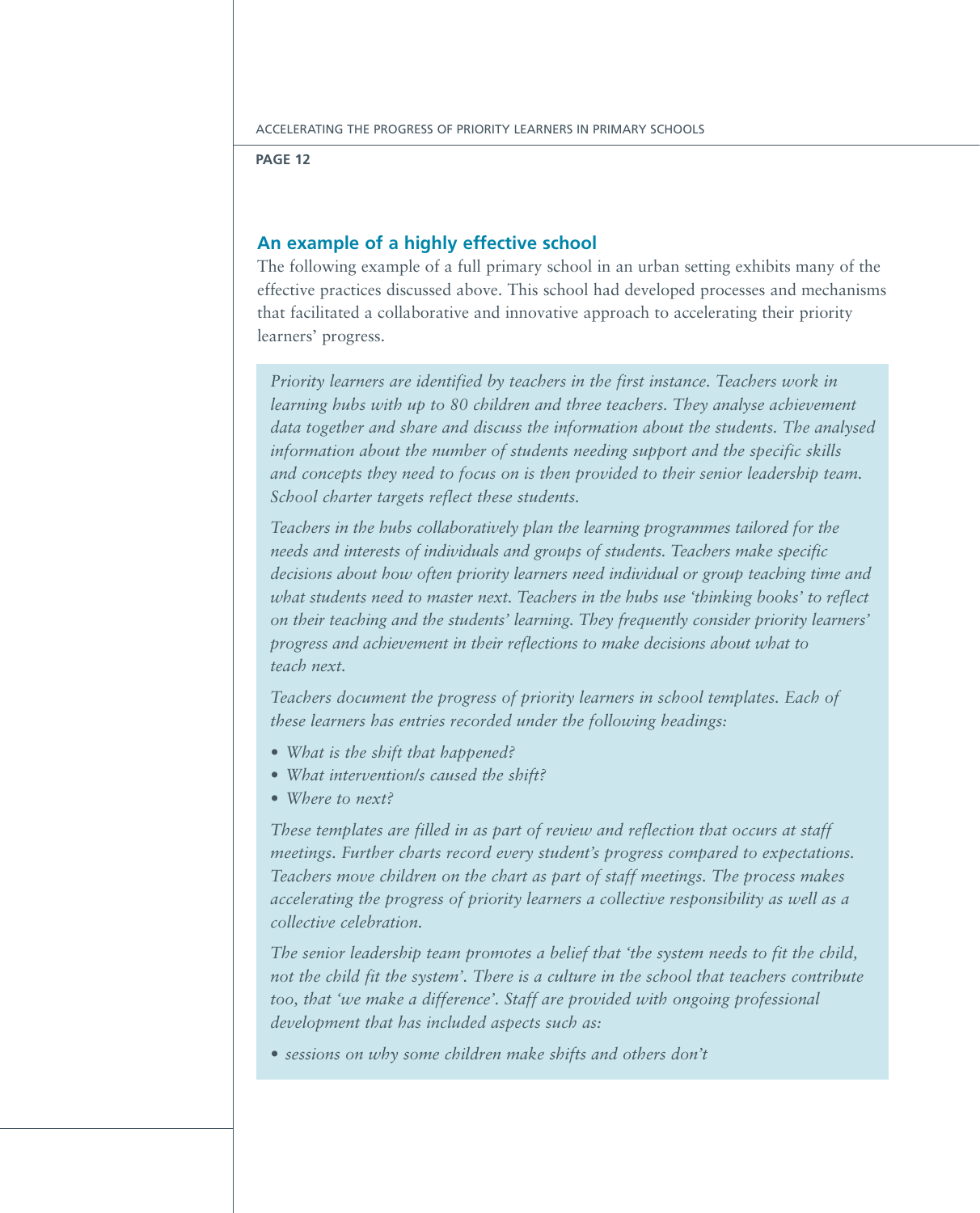- *• what makes a difference for children's learning*
- *• a parent-led session explaining what it is like to be a parent who has a child finding it difficult at school.*

*A large display on the staffroom wall records the key findings from PLD.* 

*The board is well-informed about the achievement and progress of students. Trustees are able to speak about student achievement and progress with confidence, and board decision-making is based on this information. Meeting the achievement targets is included as a goal in the principal's annual appraisal.*

(A decile 9, urban Years 1 to 8 primary school)

The school in the example above demonstrates **highly effective review** and development processes that accelerated the progress of their priority learners. Teachers, leaders and trustees have a **shared responsibility for these students** and know which strategies work for them. They **constantly monitor and celebrate student progress**.

In 2011 the numbers of their students at or above the National Standards in reading and writing improved considerably as shown in Table 4.

Table 4: *For the example school (above) – the percentages of students achieving at or above the National Standards*

| <b>Literacy Area</b> | <b>February 2011</b> | <b>June 2011</b> | December 2011 |
|----------------------|----------------------|------------------|---------------|
| <b>Writing</b>       | Data not recorded    | $67\%$           | $71\%$        |
| Reading              | $51\%$               | 75%              | 82%           |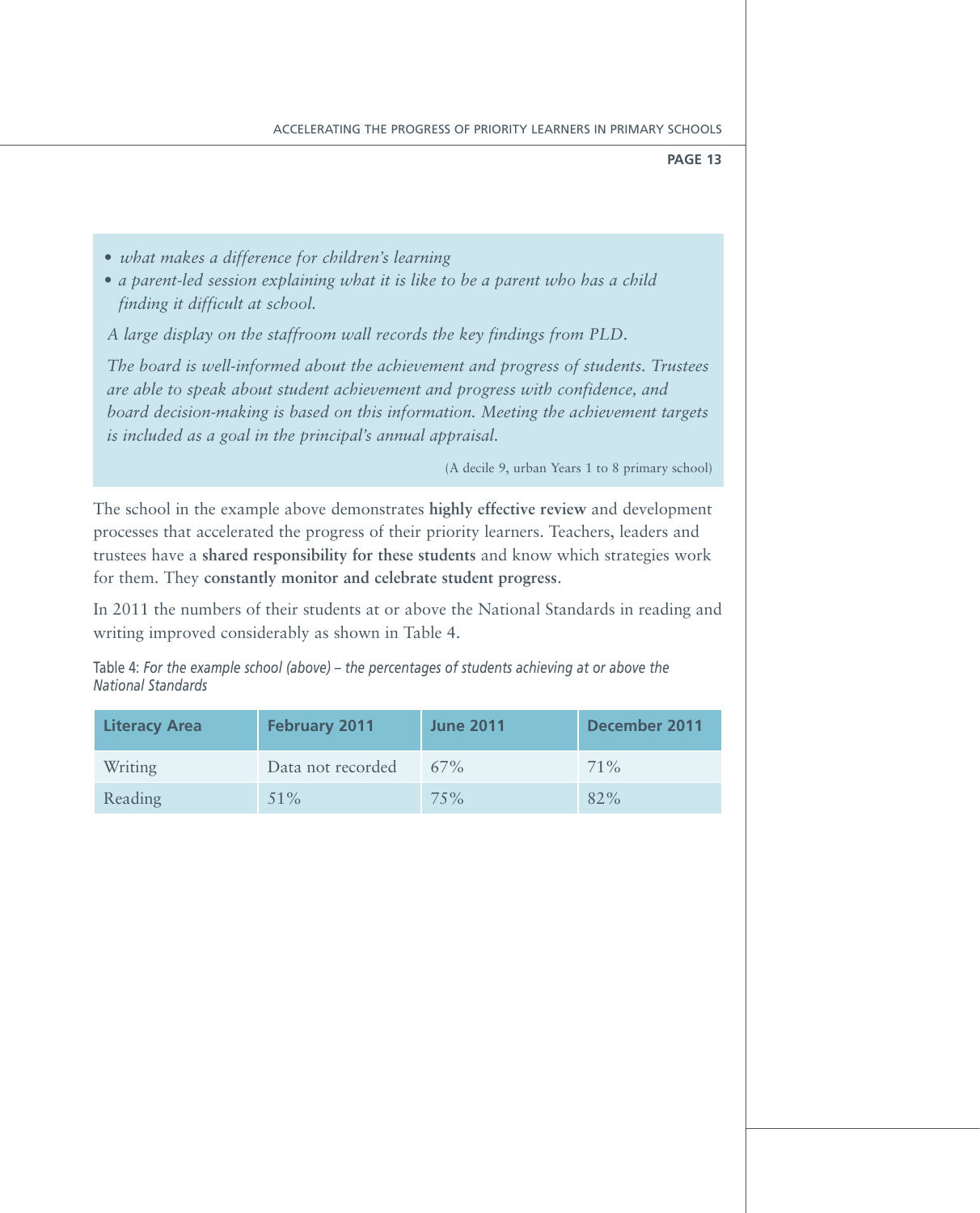# D ENTIFYING PRIORI TY LEAR NER  $\boldsymbol{\mathsf{S}}$

**Page 14**

# Identifying priority learners

Few schools in this evaluation could show accelerated progress for Maori students that were below the standards. The progress highlighted was not always an outcome of any specific targeted strategy. Few schools were able to show accelerated progress for Pacific students that were below the standards. This was also the case for schools with large numbers of Pacific students.

While different ethnicities were recognised, little was done to show that their identity language and culture was valued and responded to. As schools develop their curriculum they should take into account the cultures, language, interests and potential of all their students. Māori and Pacific students below the standards were often subsumed into the more general group of under-achieving students, with no recognition of their particular identity, and no implementation of strategies likely to build on their cultural capital and promote success*.*

Effective self review involves leaders looking across their data to find reoccurring skills or concepts with which their students are having difficulty. This involves more than knowing how many students are achieving below a standard. Leaders need more fine-grain information about what concepts or skills the students are most commonly finding difficult to master. The highly effective schools then use data about reoccurring achievement challenges to develop a collective response from the board, leaders and teachers. The information is used to make decisions about:

- the provision of, and funding for, professional development which teachers need
- short term additional programmes for individuals or groups of students
- how to involve their families and whānau in their learning.

The PIRLs data shows achievement disparities for Maori and Pacific students are evident in many schools across New Zealand. This suggests that in most schools some teachers may have a range of effective teaching practices to increase priority learners' progress and others will not be as confident with different teaching approaches.

Leaders play a key role in helping teachers own the responsibility for reducing achievement disparities in their classrooms and across the school. Leaders can identify the professional development which individual teachers require through observing teaching practice and their careful analysis of achievement data. Highly effective leaders also use achievement information to recognise the teachers who are making the most difference for priority learners and enable them to share their successful practices with other teachers in the school.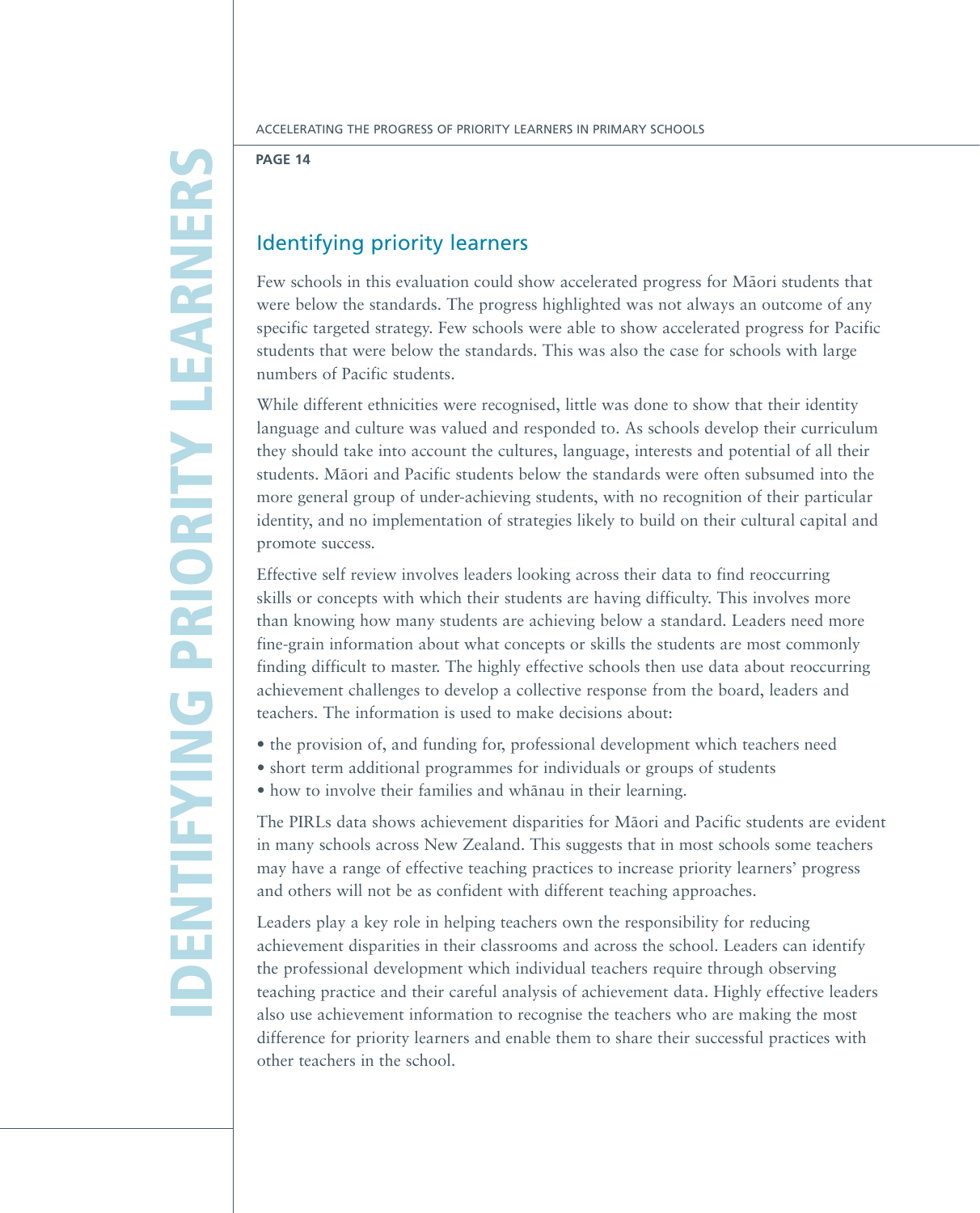Three Ministry of Education strategies emphasise the importance of the family and whānau in raising achievement for priority learners.

Ka Hikitia: The Māori Education Strategy 2008 - 2012 has a vision for Māori to enjoy and achieve education success as Māori. *Ka Hikitia* highlights the critical role parents, whanau and iwi play in supporting the learning of their tamariki and rangatahi. The strategy stresses that 'while high quality teaching has the biggest influence on Māori student success, learning is more effective when whanau and iwi are valued partners in the learning process and when educators, whanau and iwi are open to learning from and with one another'.

Similarly, the *Pasifika Education Plan 2013 – 2017* has a focus on 'more informed and demanding parents, families and communities supporting and championing their children's learning and achievements'.

The *Success for All* strategy has a vision to create a fully inclusive education system. An aim of the policy is to have confident parents that know they are partners in their child's education. Parents of children with special needs should see themselves as an important member of the multi-agency team that supports their child at school and at home.

Communities play a vital role in raising achievement for priority learners. ERO's report *Partners in Learning: Schools' Engagement with Parents, Wha-nau and Communities (May 2008)* outlines how highly effective schools do not work in isolation - they work with their communities sharing information about achievement and valuing the expertise and contribution parents and whānau bring with their child.

Schools can really engage their communities when leaders and teachers are clear about what their students need to master to be successful. ERO's report *Partners in Learning: Parents' Voices (September 2008)* explains the importance of schools having a shared understanding about what each party can expect of each other. One parent's comments highlight the benefits for her child when a school creates an environment where whanau and the school work together:

*"I need to know exactly what is happening, which initiatives are available and the information that supports my child. When this happens there is a positive impact on my engagement with the school and with my child's learning.*" Māori parent

Developing community and school-wide approaches to accelerating progress for students achieving below the standards enables everyone to take a shared role in improving achievement. Māori and Pacific families in the community can only play a full part in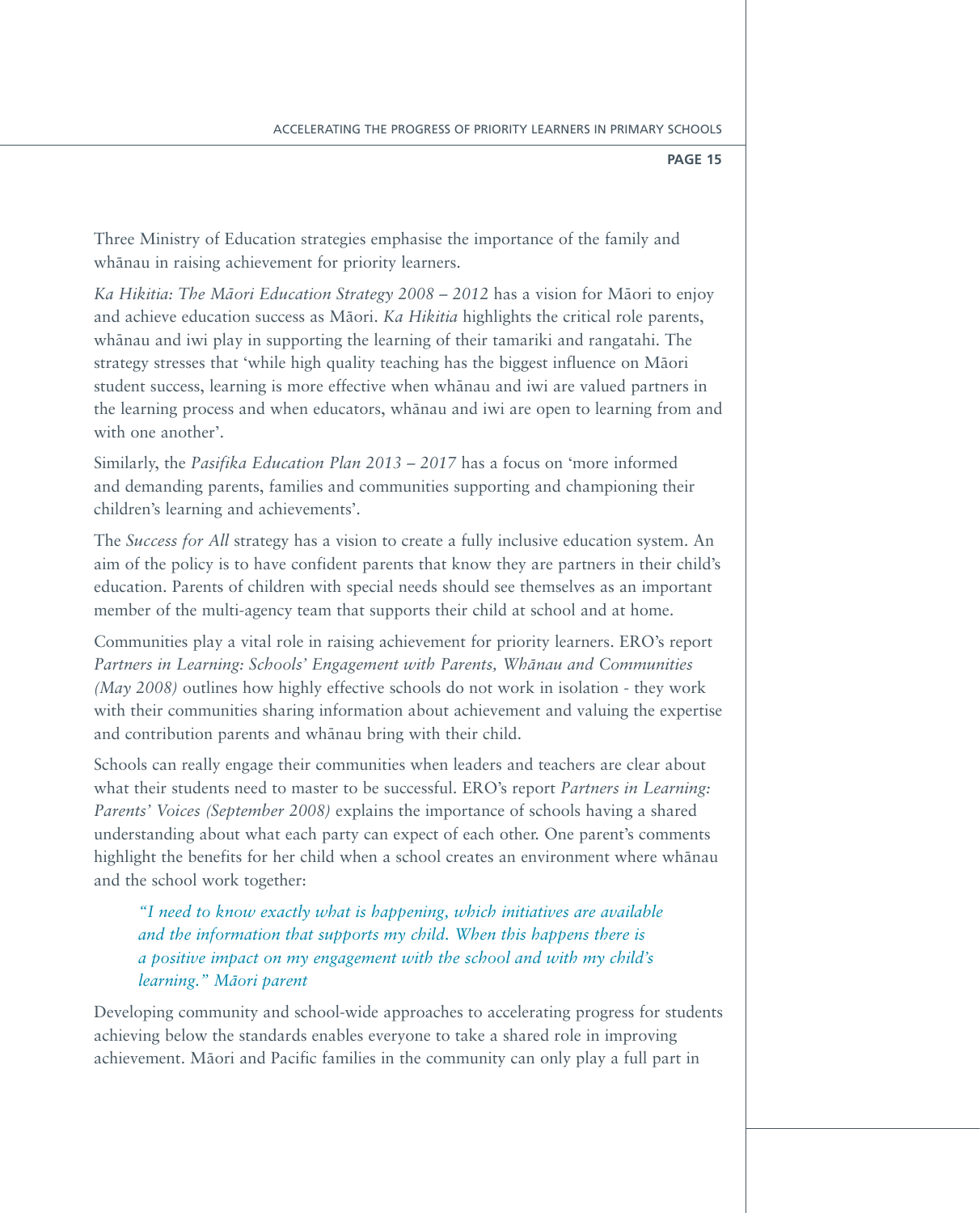contributing to improvements when they have a shared understanding about the most important things that should be done at home or at school to improve their child's success.

ERO found that few schools were successfully engaging their communities in developing, implementing and reviewing school and community-wide strategies that could further improve outcomes for priority learners. Approximately 18 percent of the schools identified Māori students that were achieving below the standards as a group they should focus on, and 12 percent had seen that they should develop strategies for Pacific student target groups. However, even these schools were less likely to develop specific strategies to meet the students' particular needs. Just a few schools had taken some specific steps to improve outcomes for these groups.

Here is an example of a school where everyone had worked together to improve outcomes for a group of priority learners:

*Analysis of achievement information helped leaders to recognise the need to develop*  systems to engage, excite and nurture Māori learners and boys. They developed a *formal Māori education plan to promote Māori student success as Māori. This plan is aligned to the strategic plan, professional learning and development, and performance management systems.* 

*Achievement data is used to set specific targets for individuals and groups. Regular syndicate and staff meetings focus on analysing data. Teachers have accessed external professional support to improve writing programmes and the school's curriculum design and strategic planning. The board and leaders set up a 'change team', which includes leaders, teachers and trustees to monitor the progress of targeted students. Staff held parents' workshops to build home-school partnerships in learning.* 

*As a result of these actions priority learners have shown accelerated progress in reading, writing and, to some extent, mathematics.*

(A low decile, medium-size contributing primary school)

# School-wide approaches for priority learners

In schools with a whole-school approach the trustees, principal and teachers share high expectations for accelerating student progress. Trustees seek a high degree of accountability for themselves, leaders and teachers throughout the cycle and expect regular reporting and review from the principal. Teachers are supported by the principal and board to develop and widen their range of strategies and teaching skills that accelerate student achievement. Highly informative student achievement data is used to identify students' needs and monitor their progress.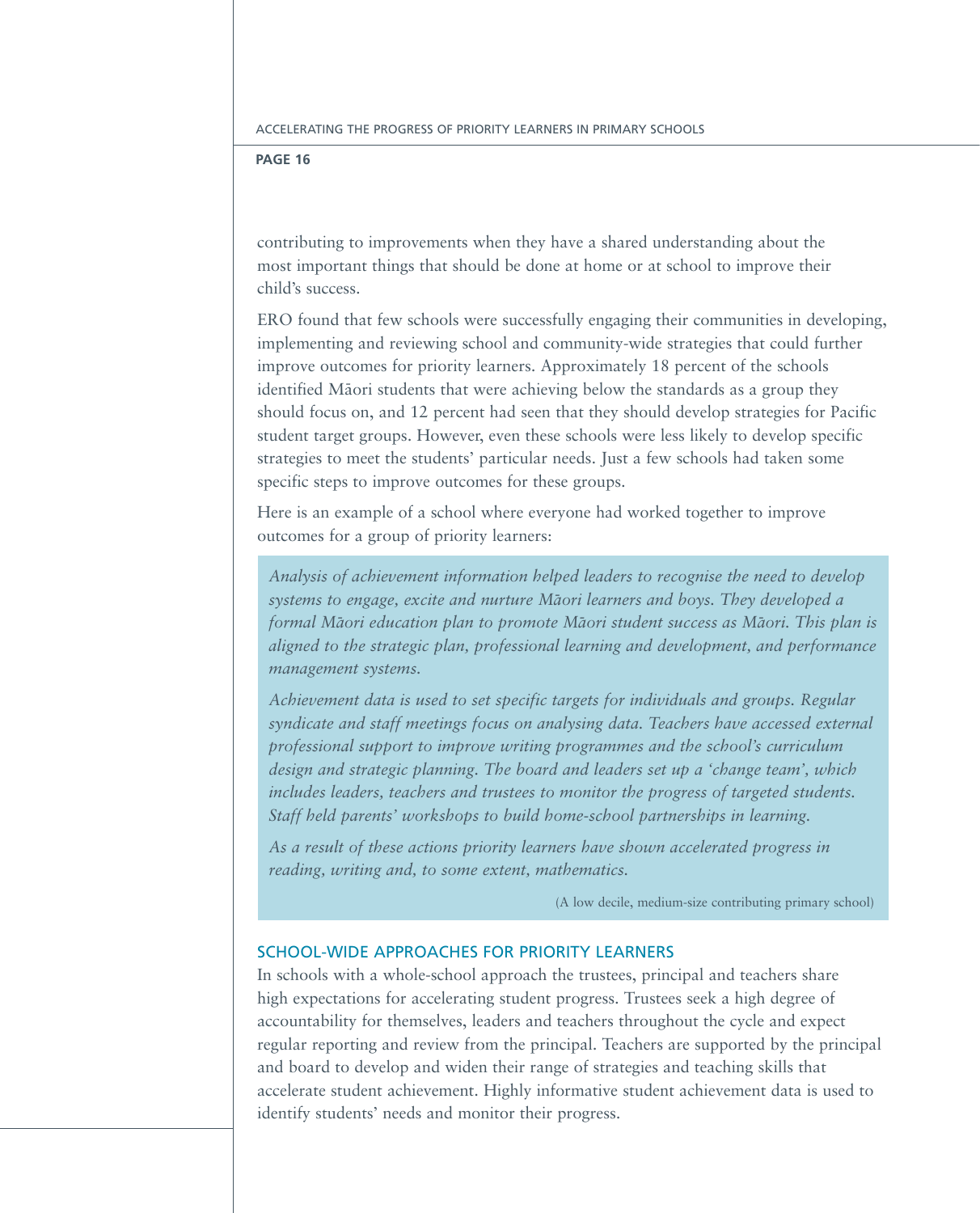Figure 2 illustrates the key components of a whole-school approach to addressing the needs of priority learners, resulting in '*an unrelenting focus on student achievement and learning'.* 

*Figure 2: Effective teamwork7*

# **High Quality Achievement Information**

**Information about what students need to know and do is used to identify what teachers need to know and do.**

# **Strong Leadership**

**Ensures whole school alignment and coherence across policies and practices that focus on, resource and support quality teaching.**

# **achievement and learning**

# **Trustees**

# **Teachers**

**Board decision-making focuses on improving student outcomes and monitoring progress towards achieving goals.**

**Teaching is focused on student achievement and facilitates high standards of student outcomes.**

ERO found that while many teachers and leaders recognised the need to accelerate the progress of priority learners, only 23 percent of schools were employing effective practices across the school to achieve this. A further 62 percent were taking some deliberate actions in an attempt to accelerate the progress of priority learners. However, the extent and effectiveness of their actions varied considerably across the school. Eleven percent of schools had few effective strategies to catch students up.

These findings (shown in Figure 3) indicate a need for ongoing development of teachers' understanding of how to respond to and increase the progress of students who are not achieving well.





7 This table is based on the BES and ERO's evaluation indicators.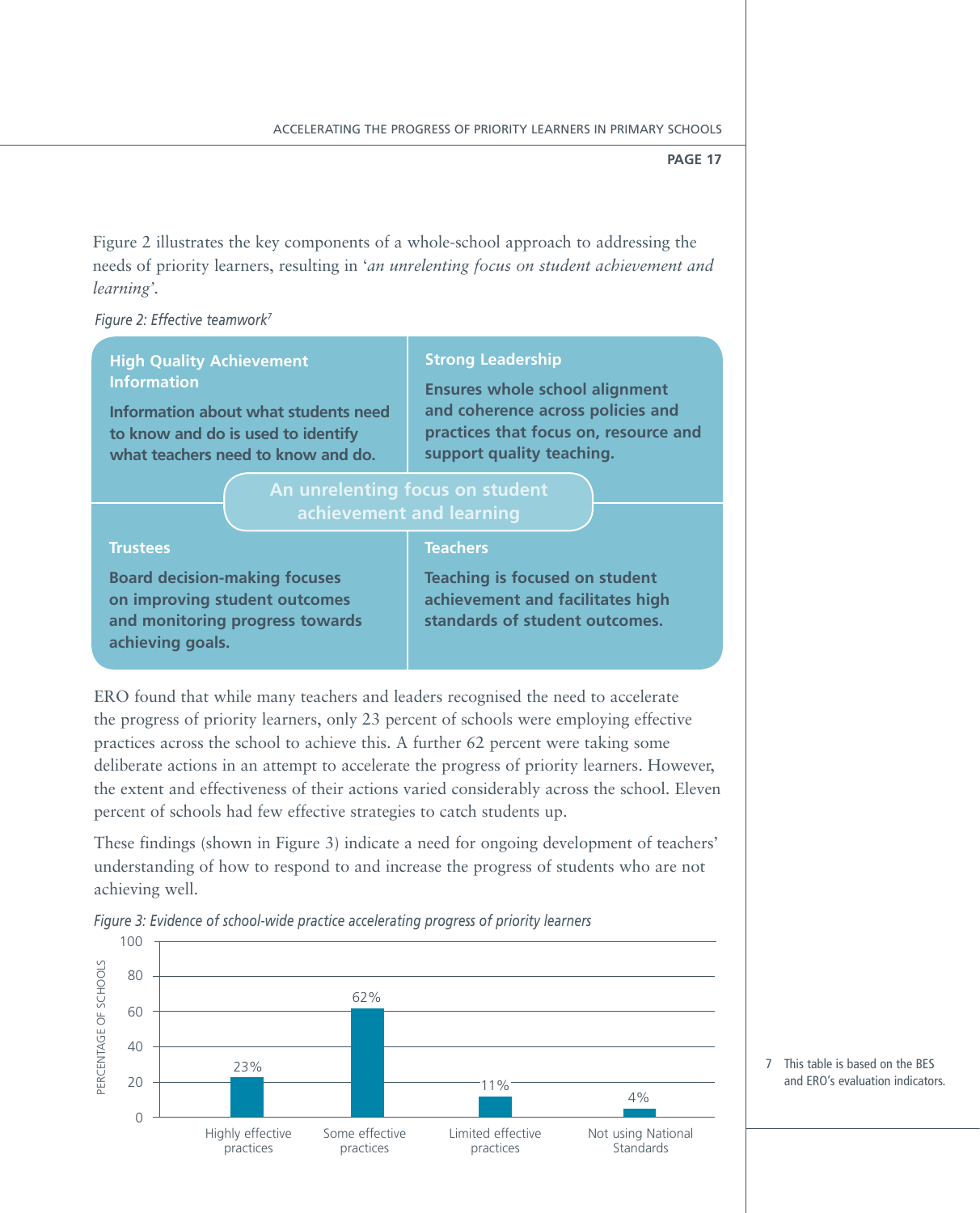# **Schools with highly effective practices school wide**

The schools with the highly effective practices had a cohesive approach involving boards, leaders and teachers. Principals, in particular, had a pivotal role in communicating a clear vision to trustees and staff that all students were able to succeed. These principals shared with trustees and staff their understanding of what constitutes accelerated progress. They had high and explicit expectations for student achievement. They kept the school community well-informed about charter targets and their actions and progress towards meeting them.

The principal was key in creating a team that worked cooperatively for the benefit of priority learners. The leaders and teaching team collaboratively identified students requiring extra support, with the principal respecting and using the classroom teachers' knowledge of students' specific needs and related strengths. Leaders, in partnership with teachers and trustees, set relevant targets for all groups of priority learners. They developed action plans to achieve these targets and required teachers to develop Individual Education Plans (IEPs) for students highlighted in the charter targets. They kept the board well-informed of all aspects of this process through timely sharing of well-analysed assessment data.

Teachers collaboratively planned strategies and reviewed progress, using an approach that enabled them to share their knowledge and skills. Parents and whānau were involved in the teaching and learning process. Teachers worked in partnership with students and parents when setting individual student's learning goals. Teachers discussed strategies for families and whānau to use at home to increase their child's learning and success.

In the following three examples, actions across the school and community focus on raising achievement for students at risk of not achieving.

*There is a reflective culture across the school. School leaders constantly work with teachers to consider how effectively their programmes are meeting the needs of students. Leaders share information about student achievement with parents, including information about the school's charter targets. Leaders and teachers have discussed the Ka Hikitia strategy as part of increasing their understanding of ways*  they can support Māori students to reach their potential. Leaders effectively use *achievement data to identify groups of students at risk of not achieving the National Standards. Leaders identify the school target group and teachers identify their corresponding class target group. Senior leaders effectively monitor the programmes set for meeting the needs of targeted groups of student, providing collegial support for staff as required.* 

(A medium decile, mid-size contributing primary school)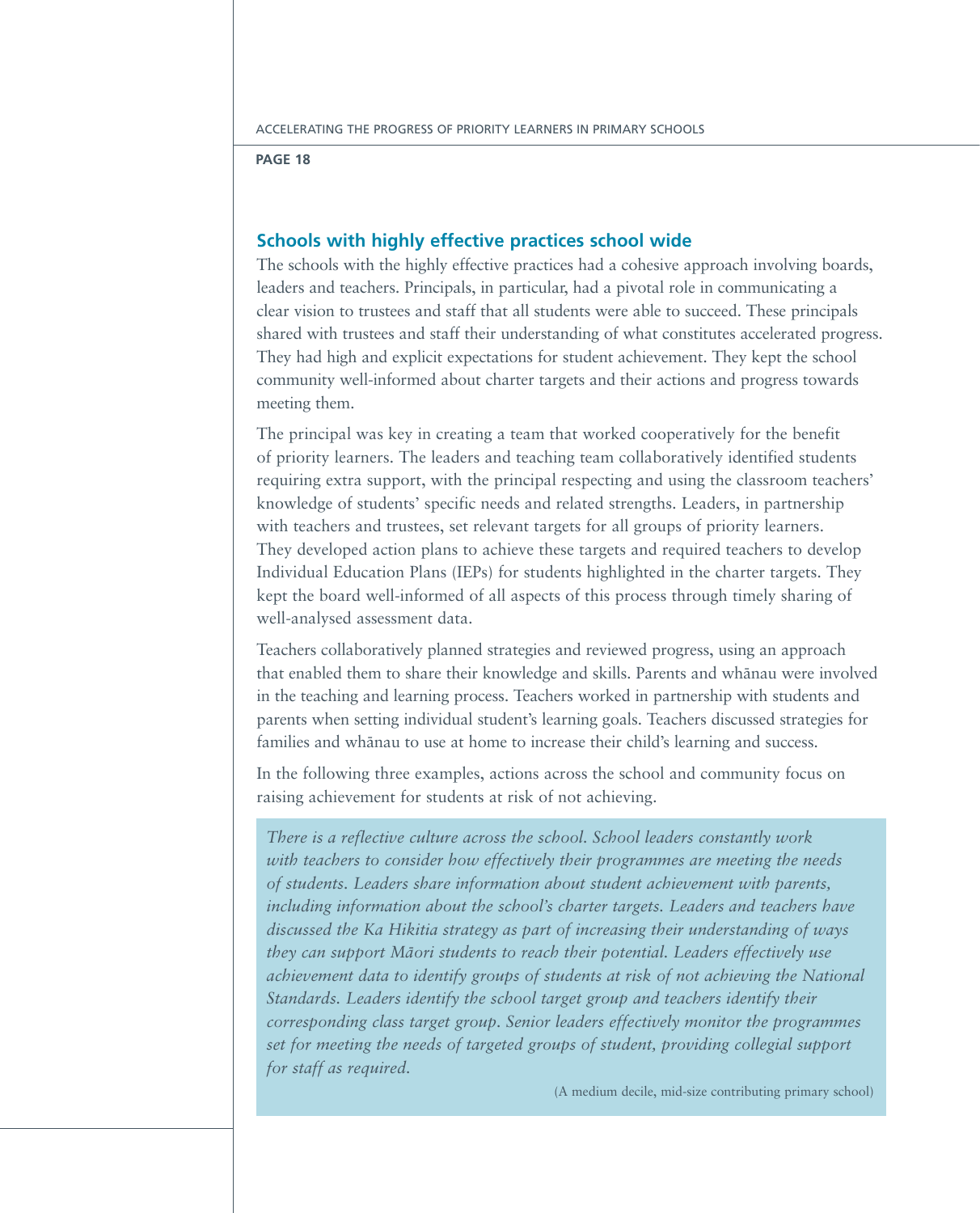*The school has excellent school-wide systems in place to track how well learners that are included in the school's target are progressing. Teachers are guided to focus on student achievement, particularly concentrating on the achievement of any student who is underachieving. Students included in targets have a differentiated programme in each class with clear goals for achievement documented and agreed. Teachers meet in professional learning groups to look at the achievement of students. These learning groups report outcomes to the board. The principal gives teachers regular, pertinent feedback about their actions for these students as part of the appraisal system. The appraisal feedback is well received and followed through. School leaders continually articulate the belief that all their students can and will achieve.* 

(A low decile, mid-size contributing primary school)

*The principal and senior leaders are focused on developing processes and practices that contribute to accelerating the progress of priority learners. Teachers are fully involved in making decisions about identifying students to include in charter targets along with other students that are at risk of not achieving. Teachers' action plans contain specific, targeted, teaching strategies they will use with priority learners. There are clear expectations for teachers to regularly reflect on the impact of these strategies on student learning. The principal provides tailored workshops for target students. Parents are regularly informed of their child's progress and how they can further support the child's learning. Teachers and leaders discuss the progress and achievement of targeted students at staff meetings. The performance management system includes clear expectations for teachers to ensure priority learners are to the forefront when planning and reviewing class teaching programmes.* 

(A low decile, mid-size contributing primary school)

# **Schools with some effective practices**

Around two-thirds of schools had some good processes in place to support learners achieving below the National Standards. However, these schools did not have sufficient interventions or teaching strategies to catch up students. Teaching as inquiry practices were not strongly embedded. Although most teachers had some useful information about the achievement and progress of individual students, they were not confident in making judgements about how their students were achieving in relation to the National Standards, or how to specifically teach the concepts they needed to master next.

A more limited range of interventions and teaching strategies were apparent in these schools. Students were less likely to be actively involved in setting goals for their learning. Teacher aide support was not so closely monitored by the teacher, and cross grouping across classes or grouping students by reading age was a frequent strategy used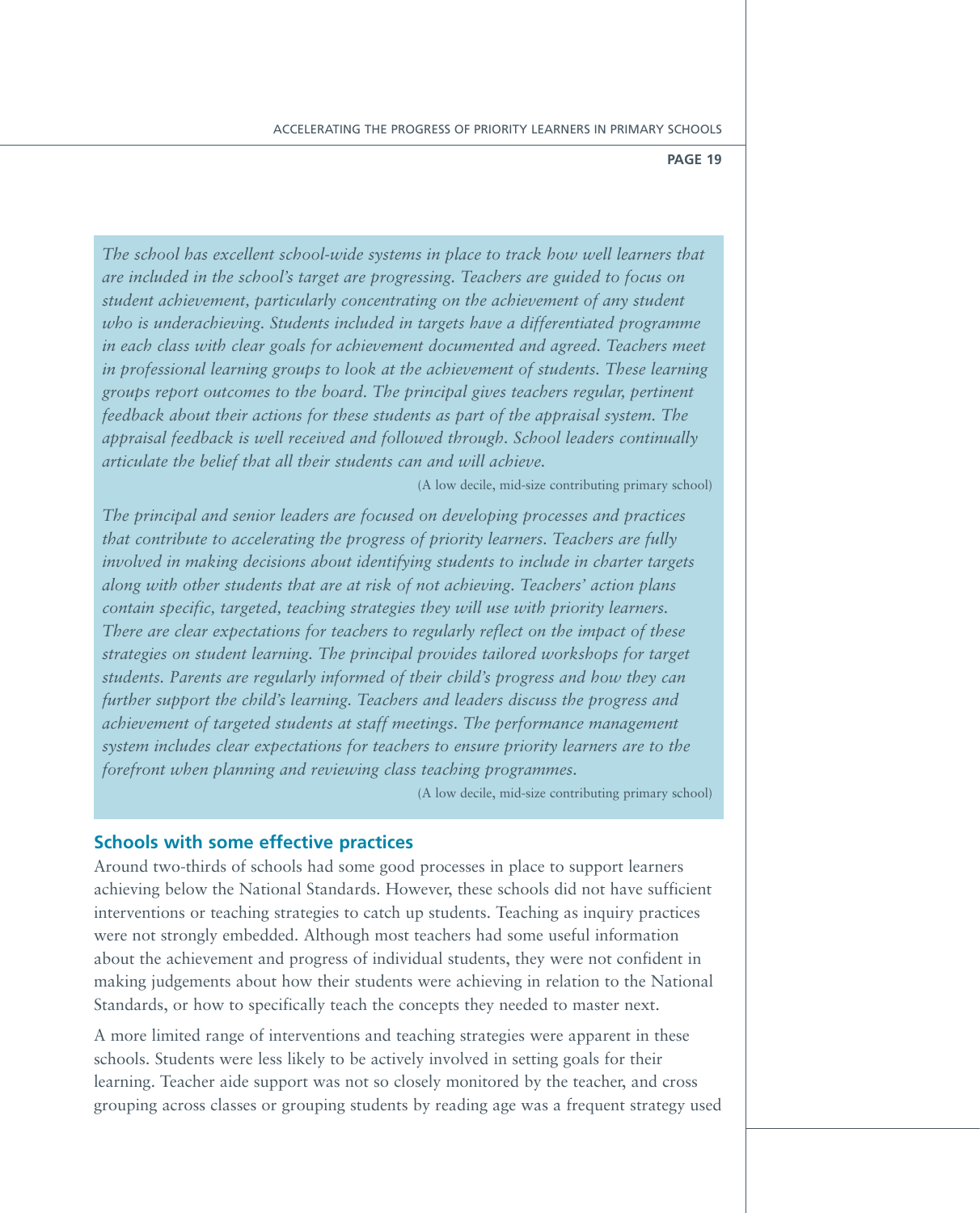to cater for student individual learning needs. Research highlights that these strategies are not likely to increase students' self-belief as a learner or ensure they are specifically taught the concept they need to master. Such approaches can limit students' opportunity to catch up with their peers.

While meeting the needs of students was a focus across these schools, processes were more fragmented. Teachers across the school lacked shared expectations for high student achievement or understanding of what constitutes accelerated progress. Charter targets were broad with an emphasis on increasing the percentage of students achieving at the standard without identifying year, gender, ethnic groups or specific concepts or skills to specifically focus on. Teacher and board involvement in the setting of targets was limited. This approach reduced teachers' and trustees' understanding of how to respond to the targets.

These schools lacked robust self review to enable them to check if their strategies, professional development or interventions were having the desired impacts for the students that most needed to progress. Achievement information was often not aggregated, disaggregated and analysed to give teachers, leaders and trustees the bigger picture of progress across the school or for groups of interest. Approximately 60 percent of the schools in this group did not know whether they had been effective in accelerating student progress. For about 25 percent of these schools this was because they did not, as yet, have sufficient, school-wide, baseline data to measure actual progress. The remainder had not considered the impact of their initiatives.

# **Schools with limited effective practices**

Twelve percent of schools (21 schools) had few processes or practices to accelerate learning for students below the National Standards. They were making few efforts to catch up learners who were behind. Leaders and teachers did not analyse the impact of particular teaching strategies on students and did not know whether they were effective in accelerating students.

ERO found issues with the validity, reliability and sufficiency of assessment information in these schools. Assessment tools used were sometimes inappropriate and provided little use for building teachers' confidence in making and moderating judgement about students' achievement in relation to the National Standards.

In these schools many teachers did not plan effectively to build on the strengths and meet the specific needs of students. Little collegial sharing of ideas occurred as teachers did not regularly engage in structured reflective practices as part of a teaching as inquiry cycle. They lacked confidence in their ability to accelerate students' progress and had little understanding of strategies they could use to do this.

Teaching and learning for priority groups was more likely to be 'business as usual', with teachers believing that more intensive use of strategies that had been unsuccessful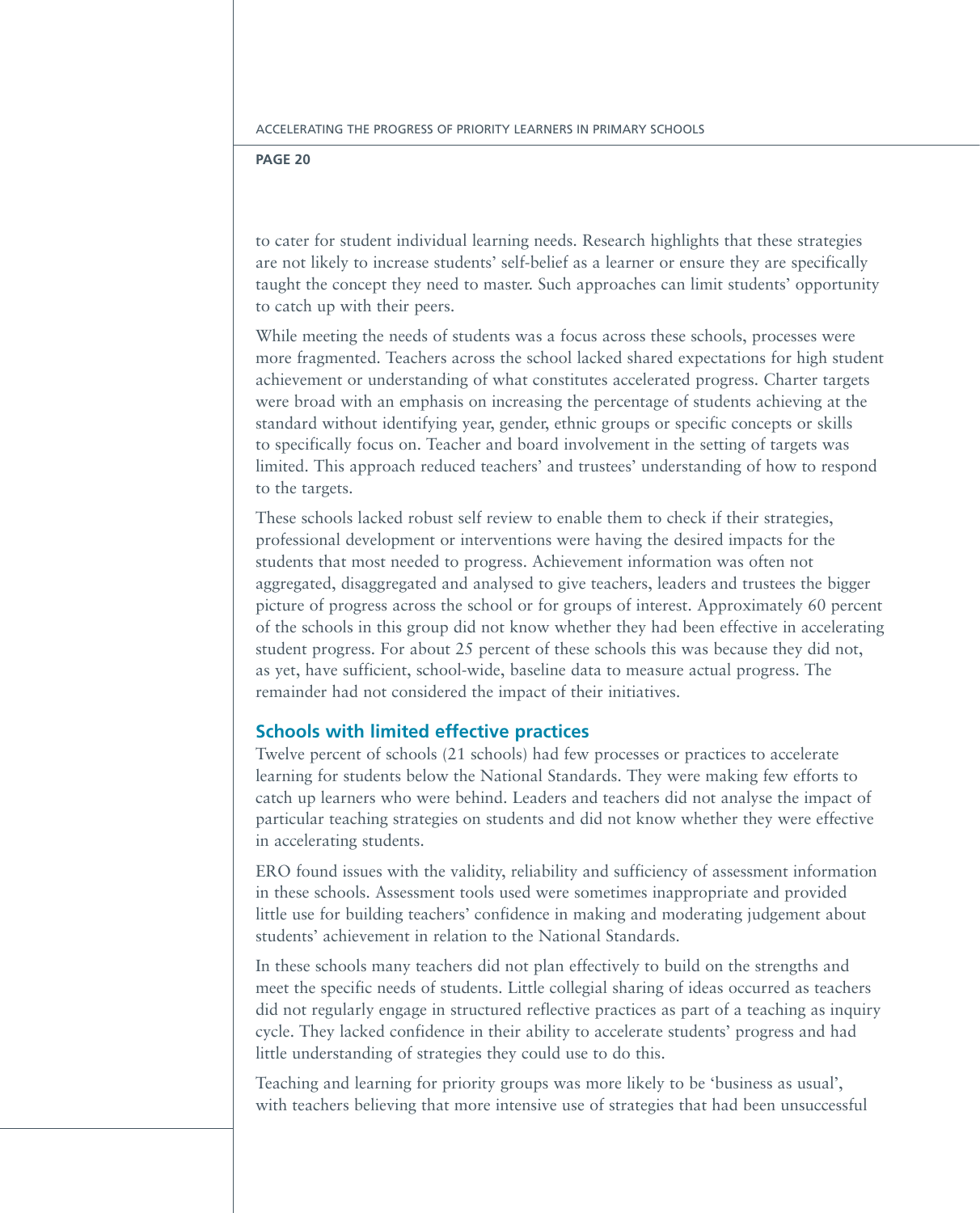to date would make a difference to student progress. They relied on such strategies as whole-class teaching, cross grouping, commercially produced programmes, or having the students work with a teacher aide who was sometimes poorly supervised. Teachers rarely used deliberate acts of teaching to focus on the specific skill or knowledge the individual or group of students needed to learn.

Sometimes a lack of ownership of the responsibility for accelerating the progress for these students was evident in classrooms where teachers relied heavily on the out-of-class 'expert', such as the SENCO, learning support teacher or even the teacher aide. Students and parents were not engaged in planning or supporting the students' next learning steps.

Leaders in these schools provided few expectations about how staff should assist priority learners to catch up. Teacher practice and student progress were not well monitored. A lack of agreed school-wide teaching and learning expectations resulted in considerable inconsistency and variability in teachers' approaches. These leaders had not drawn together a cohesive team of the principal, board, teachers and parents to support these students.

Trustees in these schools should have required more frequent and higher quality achievement information reports from the principal. They lacked an understanding that they could request this or use data for decision-making. Trustees didn't ask questions about the data they did receive or fully understand the senior leaders' recommendations.

Charter targets focused on increasing the number of children meeting the standards and were not specifically related to priority learners. The targets lacked specific details, making it difficult to measure and monitor progress towards meeting them. Trustees and teachers had usually had little involvement in developing school targets. The school's community was not informed about targets or involved in contributing to solutions or improvements for priority learners.

# **Schools not using National Standards**

Seven schools in this evaluation were not using the National Standards to measure students' achievement and progress. In these schools ERO investigated the extent to which trustees, leaders and teachers were working together to accelerate the progress of priority learners. ERO evaluated the impact of their approaches as indicated by any achievement data the schools might have and use.

Three of these schools identified and targeted priority learners. Some tracking of these students' progress over time provided evidence that some students made accelerated progress. While one school appeared to have highly effective processes for accelerating students' learning, it was not possible to measure these students' performance in relation to the standards.

The other four schools lacked reliable and valid, school-wide student achievement data so it was not possible to identify whether students were making progress.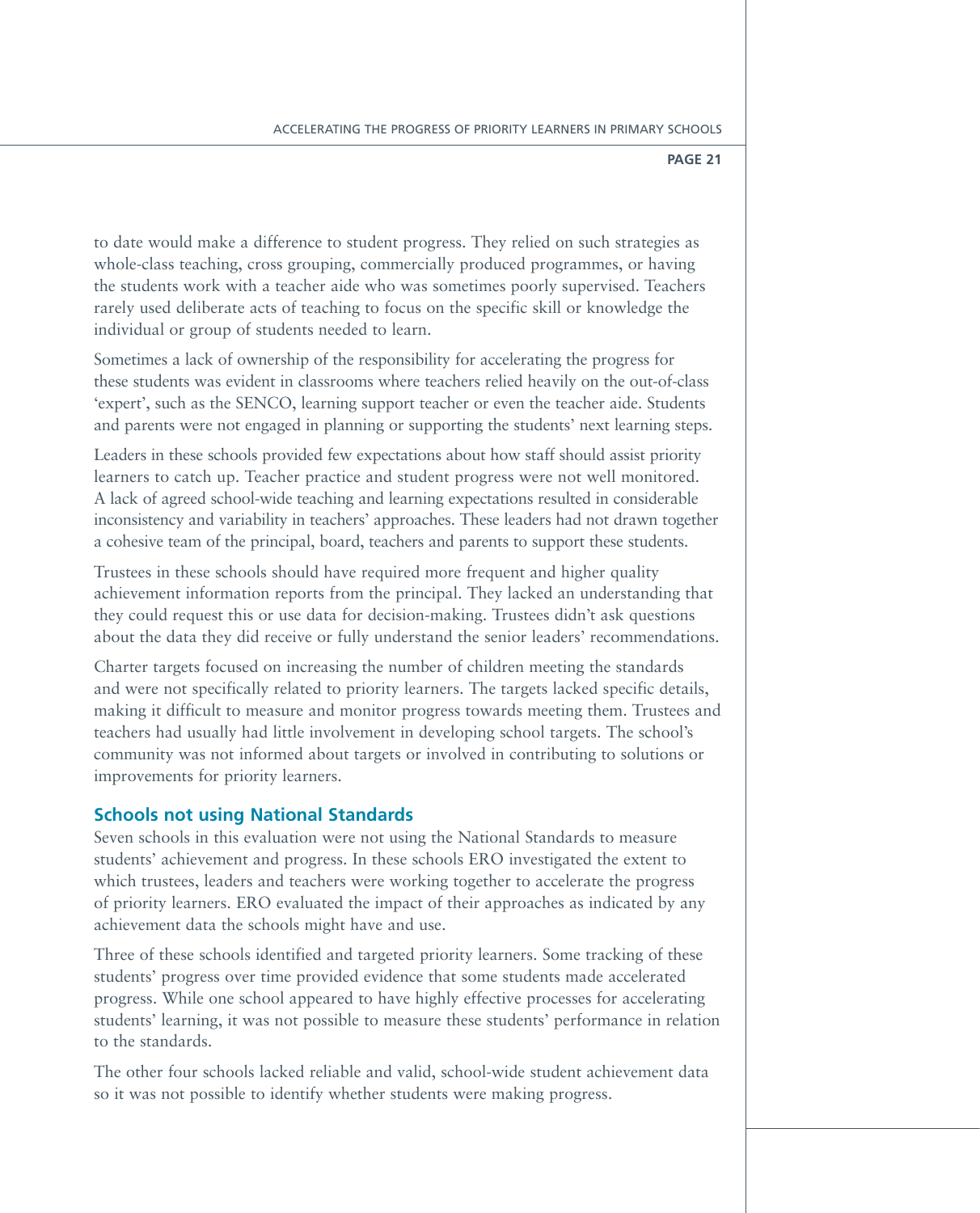# **CONC** lusio n

Accelerating the Progress of Priority Learners in Primary Schools

**Page 22**

# Conclusion

Nearly one-quarter of the schools in this study demonstrated a well-considered commitment to accelerating learning, by implementing some highly effective practices, particularly in classrooms. For teachers in these schools 'business as usual' was no longer good enough. They were reflective practitioners who were constantly looking for better ways to improve their students' achievements. They understood that when a student was not progressing well their teaching approaches needed to change. A key factor in these schools was the synergy of teamwork from trustees, to the principal and the classroom teachers, working in partnership with students, and parents and whānau. The principal's role in developing and sustaining this cohesive approach was pivotal.

Most schools have yet to develop such an effective approach. The concept of accelerating the learning of students was not fully understood by many teachers, school leaders and trustees. They were committed to improving students' achievement but didn't know how to do this successfully. Leaders lacked the confidence to think outside the square and were anchored in their existing approaches to under-achievers. Teacher aides or commercially developed programmes were seen as magic bullets rather than the teacher realising that the responsibility and expertise rested with them. These schools needed to explore, implement and review a greater range of teaching practices to accelerate students' progress.

Self review and an evaluative, inquiry cycle approach to teaching and learning remain critical areas for development in many schools. These are both dependent on a confident and competent understanding and use of assessment by leaders and teachers. Most schools collate and recognise the numbers and names of students achieving below the National Standards. However, only the most effective schools collate and use the information that teachers collect about the specific strategies, with which individual students need more support.

A lack of aggregation of data about individual's next learning steps means that in many schools students may participate in an intervention that does not teach the concepts and skills they need to accelerate their progress. Students will only increase their progress when their class or small group programmes specifically focus on the skills they need to learn next. It is not enough to group together students that are below a standard. Each of these students is likely to need tailored and deliberate teaching to master different skills or concepts.

The concept of responding to the strengths and needs of priority learners is yet to be fully understood by teachers and leaders, particularly in the case of Māori and Pacific students. One size does not fit all. The *Ka Hikitia*<sup>8</sup> principles of promoting Māori

8 Ministry of Education, Ka Hikitia – Managing for Success: the Maori Education Strategy 2008 -2012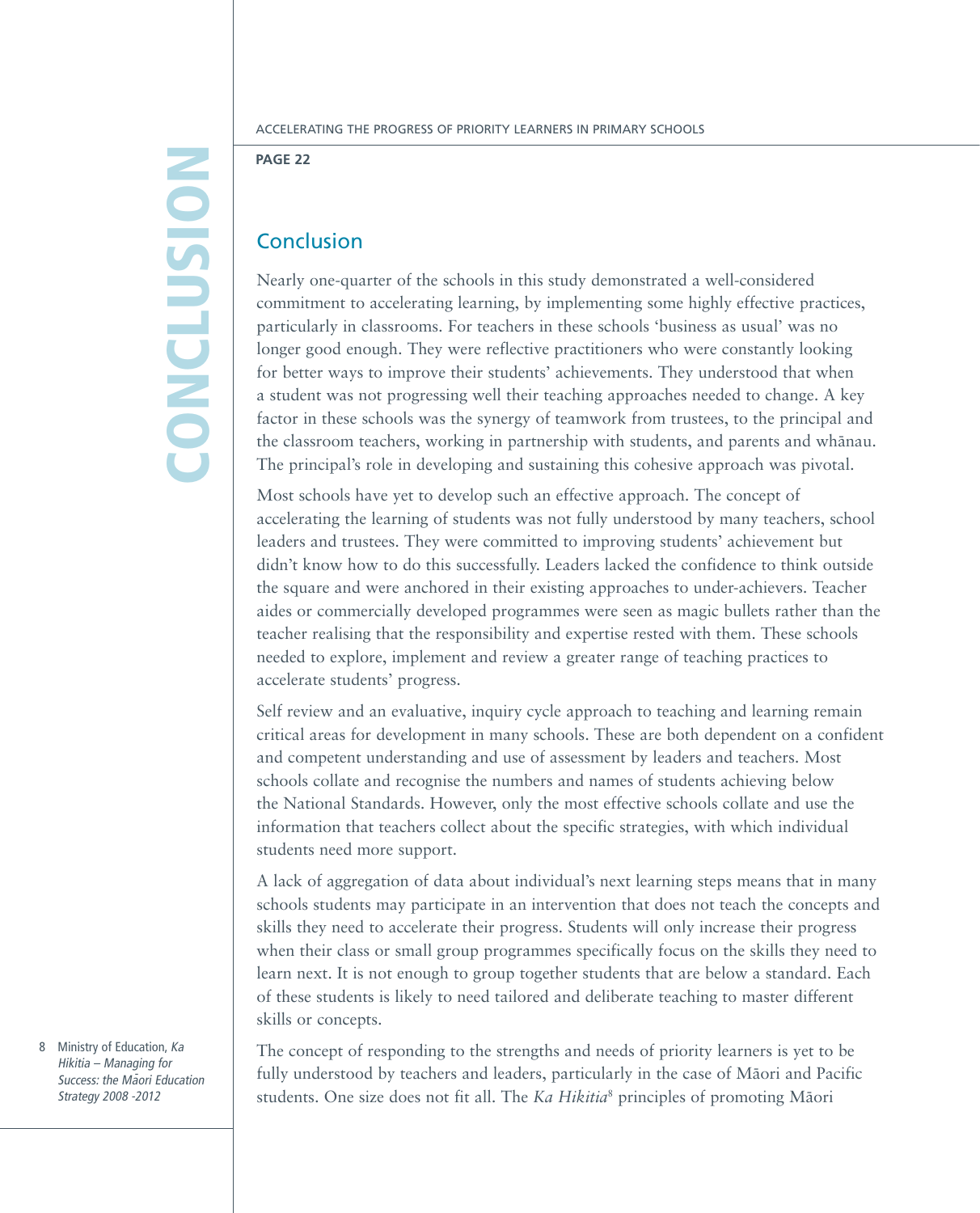success as Māori is yet to be embedded in teacher thinking. The same can also be said of success for Pacific students. Many teachers still do not fully understand the concept of cultural capital or the need for a culturally responsive curriculum that takes account of the identity, language and culture of their students.

Improving outcomes for Māori and Pacific students continues to be a challenge. ERO found many schools had collated their achievement data and some had charter targets for these students. However, few had well-considered strategies or fully involved their communities in working with them to reach their targets. Many schools have yet to realise the benefits of seeking and responding to Maori and community aspirations or sharing collated achievement or attendance data with their Māori and Pacific families. Communities that are well-informed can contribute to solutions rather than passively respond to, not understand or discard ideas about what a leader or teacher says is the best action for their child to make extra progress.

Many boards of trustees have yet to fully implement their governance role. School boards allocate considerable funds for additional personnel and programmes to provide extra support for students. They need easily understood and regularly monitored achievement information to assure them that resources are reaching and benefitting the students who need to make the most progress. They are dependent on their principals for such information to allocate and review the impacts of funding provided for PLD, resources and programmes for students achieving below the National Standards. Some trustees were not receiving frequent and high quality self-review information about achievement. They were not confident to proactively seek it out to use it in their governance and accountability roles to benefit students not achieving success.

The challenge for school leaders is to extend the unrelenting focus on priority learners' achievement and learning, evident in a minority of schools. The number of teachers using the 'teaching as inquiry' cycle to reflect on and change their practice has to increase. Some teachers need new approaches and should be supported to trial and review such approaches that are known to accelerate the progress of students previously not achieving success.

A system-wide emphasis on the strategies teachers can use to accelerate progress is needed. All teachers have an ethical responsibility to help those students that need to catch up to their peers. This is essential if we are to raise the achievement of New Zealand students relative to their international counterparts. The disparity that has existed for decades and continues to exist between the achievement of different groups of students within our schools must be removed to ensure all our students can go on to realise their potential.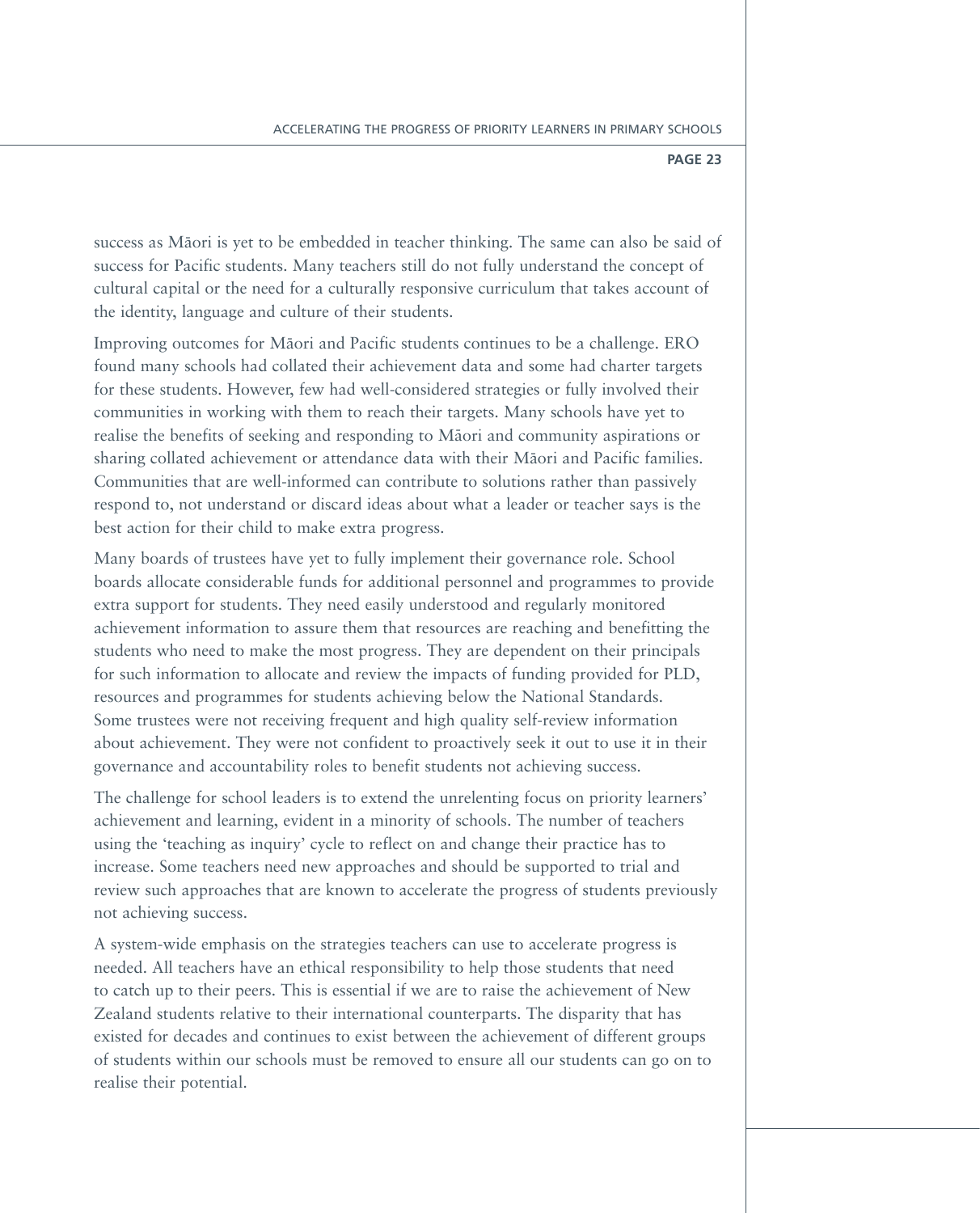# NEX T STEP  $\boldsymbol{\Omega}$

## **Page 24**

# Next steps

# **ERO recommends that the Ministry of Education supports schools to:**

- improve their assessment practices to more effectively identify the student's next teaching steps and to monitor how well their interventions or strategies have accelerated the progress of priority learners
- access and use research findings, such as those in the Best Evidence Synthesis (BES) publications, particularly the BES exemplars, to introduce different teaching practices that have been shown to accelerate learners' progress in New Zealand schools.

# **ERO recommends that school trustees, leaders and teachers**:

- seek improved achievement information reports that clearly identify the reoccurring achievement needs across the school
- • use achievement information provided to them to evaluate the effectiveness of specific initiatives, programmes, interventions and additional staffing, such as teacher aides, in accelerating the progress of priority learners.

# **ERO recommends that leaders and teachers:**

- • improve the aggregation and use of their achievement data to ensure it identifies the reoccurring achievement needs for all groups of priority learners
- collate and analyse achievement information to evaluate the effectiveness of teaching practices in accelerating the progress of priority learners
- increase their understanding of approaches that have strong evidence of accelerating progress for priority learners
- $\bullet$  introduce new practices known to accelerate progress for priority learners and review the impact on their students
- extend opportunities for families and whānau to be involved in understanding and contributing solutions to school-wide achievement challenges.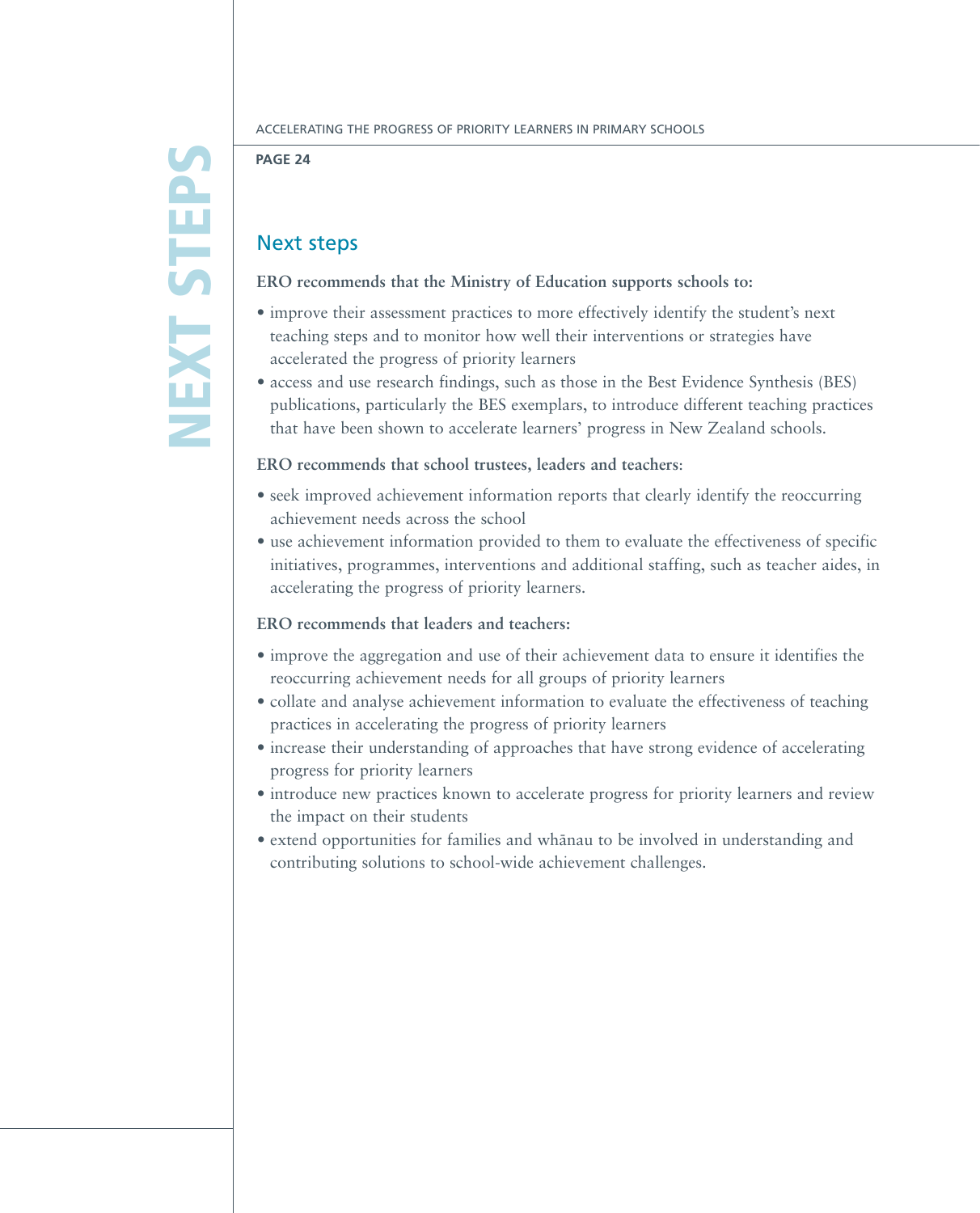# Appendix 1: Sample of schools

This evaluation involved 176 schools in which ERO carried out an education review in Terms 2 and 3 of 2012. The types of schools, roll size, school locality (urban or rural) and decile ranges of the schools are shown in Tables 1 to 4 below.

*Table 1: School type*

| <b>School type</b>               | Number of<br>schools | Percentage of<br>schools | <b>National</b><br>percentage of<br>schools with Years<br>$1-8$ students <sup>9</sup> |
|----------------------------------|----------------------|--------------------------|---------------------------------------------------------------------------------------|
| Full primary (Years 1-8)         | 90                   | 51                       | 49                                                                                    |
| Contributing primary (Years 1-6) | 60                   | 34                       | 35                                                                                    |
| Intermediate (Years 7-8)         | 9                    |                          | 5                                                                                     |
| Composite (Years 1-15)           | 7                    | $\overline{4}$           | $\overline{7}$                                                                        |
| Secondary (Years 7-15)           | 10                   | 6                        | $\overline{4}$                                                                        |
| Total                            | 176                  | 100                      | 100                                                                                   |

Table 1 shows that, in comparison to national figures, the sample was representative for school type.<sup>10</sup>

# *Table 2: Roll size group*

| <b>Roll size (number of students)</b>                    | Number of<br>schools | Percentage of<br>schools | <b>National</b><br>percentage of<br>schools with Years<br>1-8 students |
|----------------------------------------------------------|----------------------|--------------------------|------------------------------------------------------------------------|
| Very small (1-30 primary,<br>$1-100$ secondary)          | 17                   | 10                       | 10                                                                     |
| Small (31-100 primary,<br>$101-400$ secondary)           | 43                   | 24                       | 2.5                                                                    |
| Medium (101-300 primary, 401-<br>800 secondary)          | 73                   | 41                       | 38                                                                     |
| Large $(301-500)$ primary,<br>801-1500 secondary)        | 33                   | 19                       | 19                                                                     |
| Very large $(501 + \text{primary}, 1501 +$<br>secondary) | 10                   | 6                        | 8                                                                      |
| Total                                                    | 176                  | 100                      | 100                                                                    |

Table 2 shows that very large schools were slightly under-represented, and medium schools slightly over-represented, in comparison to national figures. The differences were not statistically significant.

Appendix 1 **APPENDIX** 

- 9 The national percentage of each school type is based on the total population of schools as at May 2013. For this study it includes full and contributing primary schools, intermediates, secondary, composite schools with students in Years 18. This applies to roll size, locality and decile in Tables 2, 3 and 4.
- 10 The differences between observed and expected values in Tables 1-4 were tested using a Chi square test. The level of statistical significance was p<0.05.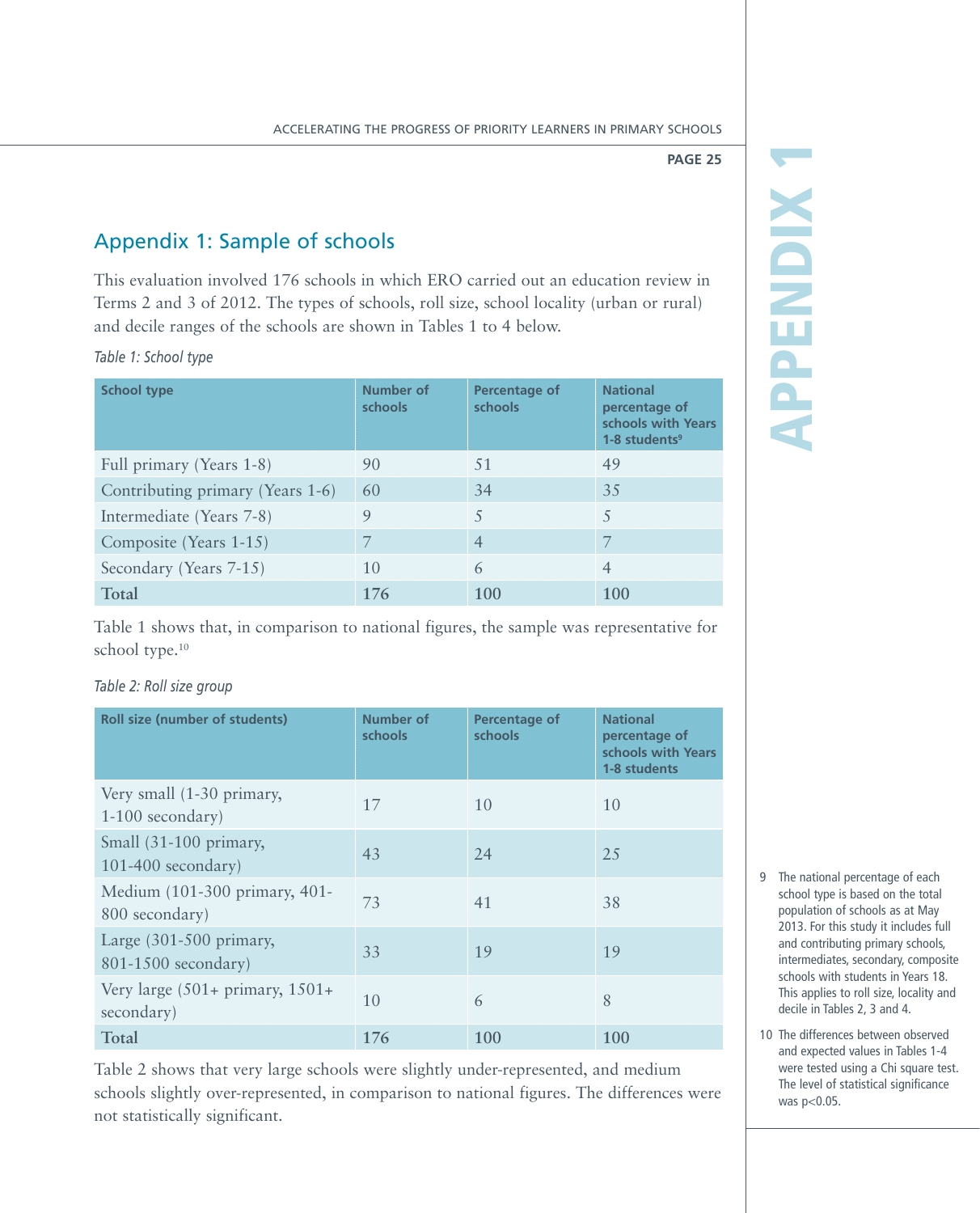# *Table 3: School locality*

| Locality (population size)               | Number of<br>schools | Percentage of<br>schools | <b>National</b><br>percentage of<br>schools with<br><b>Years 1-8 students</b> |
|------------------------------------------|----------------------|--------------------------|-------------------------------------------------------------------------------|
| Main urban area $(30,000+)$              | 84                   | 48                       | 51                                                                            |
| Secondary urban area (10,000-<br>29,999) | 10                   | 6                        | 6                                                                             |
| Minor urban area (1000-9999)             | 26                   | 14                       | 11                                                                            |
| Rural (1-999)                            | 56                   | 32                       | 32                                                                            |
| Total                                    | 176                  | 100                      | 100                                                                           |

Table 3 shows that minor urban schools were over-represented, and main urban schools slightly under-represented. The differences were not statistically significant.

*Table 4: School decile range*

| Decile <sup>11</sup> | Number of<br>schools | Percentage of<br>schools | <b>National</b><br>percentage of<br>schools with<br><b>Years 1-8 students</b> |
|----------------------|----------------------|--------------------------|-------------------------------------------------------------------------------|
| Low $(1-3)$          | 46                   | 26                       | 30                                                                            |
| Medium $(4-7)$       | 74                   | 42                       | 39                                                                            |
| High $(8-10)$        | 56                   | 32                       | 31                                                                            |
| Total                | 176                  | 100                      | 100                                                                           |

Table 4 shows that low decile schools in the sample were slightly under-represented, and middle decile schools slightly over-represented, in comparison to national figures. The differences were not statistically significant.

11 A school's decile indicates the extent to which a school draws its students from low socio-economic communities. Decile 1 schools are the 10 percent of schools with the highest proportion of students from low socio-economic communities, whereas decile 10 schools are the 10 percent of schools with the lowest proportion of these students.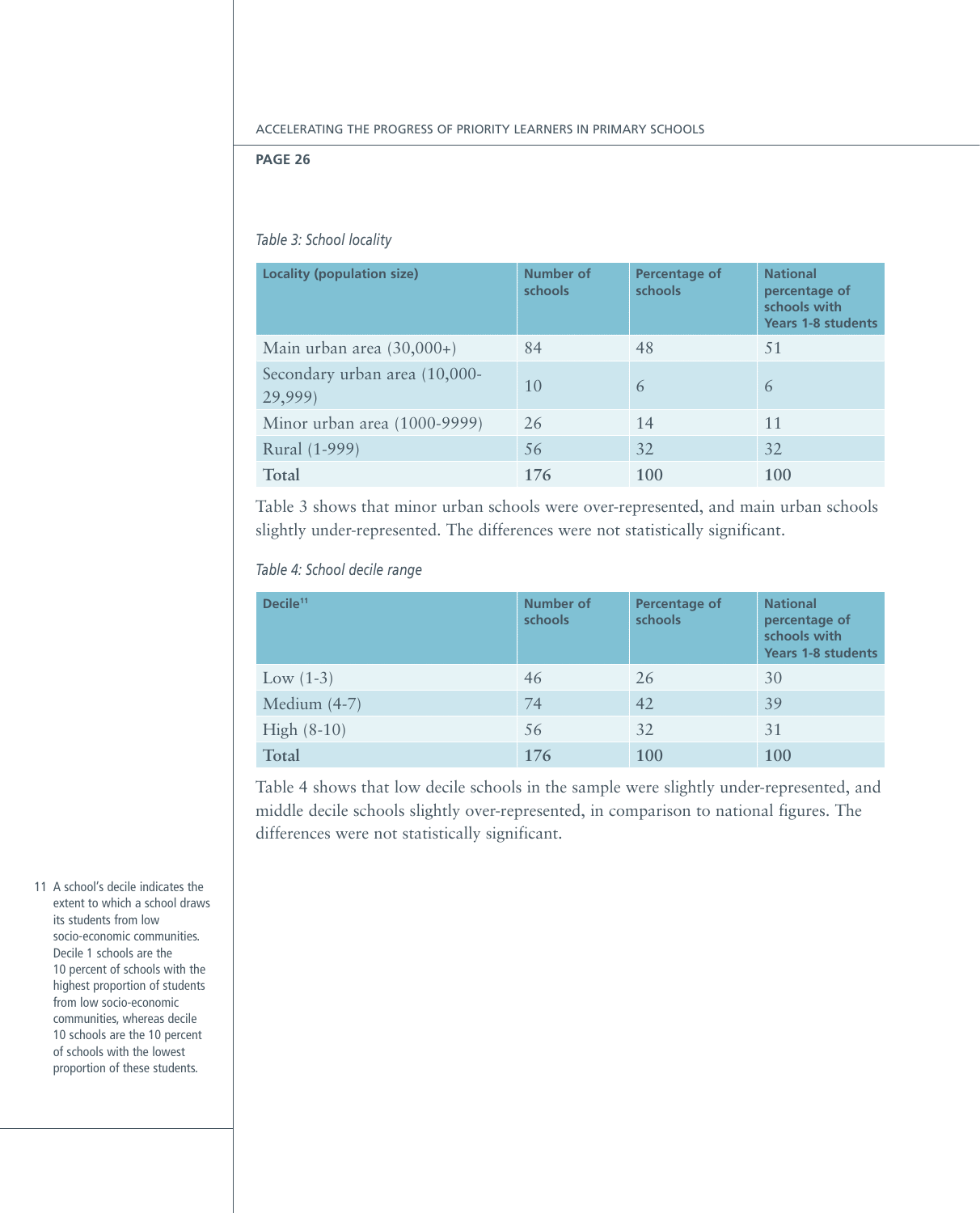Appendix 2

**APPENDIX** 

# Appendix 2: A framework for self review

# Accelerating the progress of priority learners

These questions can be used to review the actions of boards, leaders and teachers to accelerate the progress of priority groups of learners. Priority learners refers to those students who are not achieving at or above National Standards.

This framework has been developed from ERO's evaluation indicators.

# **Self-Review Framework**

# Board of trustees

To what extent do the board's processes contribute to improved outcomes for learners, particularly for priority learners?

**Review:** What does the board know about the achievement of students in their school? *What is the usefulness of the information they receive?*

**Plan:** How has the board used the information they receive to set targets, develop strategic and annual plans, allocate resources, and develop principal performance agreements?

**Monitor:** How has the board monitored their progress towards achieving targets for priority learners? *Ongoing reporting of achievement data for board monitoring, principal appraisal.*

**Review:** What does the board know about the impact of their decisions on accelerating the progress of these learners?

# School leaders

To what extent are leaders' processes and practices accelerating the progress of priority learners*?*

**Review:** What processes are leaders using to determine which groups of students and which learning areas should be targeted? *Assessment processes, target setting – teachers' and trustees' involvement.*

Do targets and processes focus on the students whose progress needs to be accelerated most?

**Plan:** How are leaders extending teachers' capability to accelerate the progress of the identified priority learners? *Setting teaching expectations, identifying and responding to PLD needs*.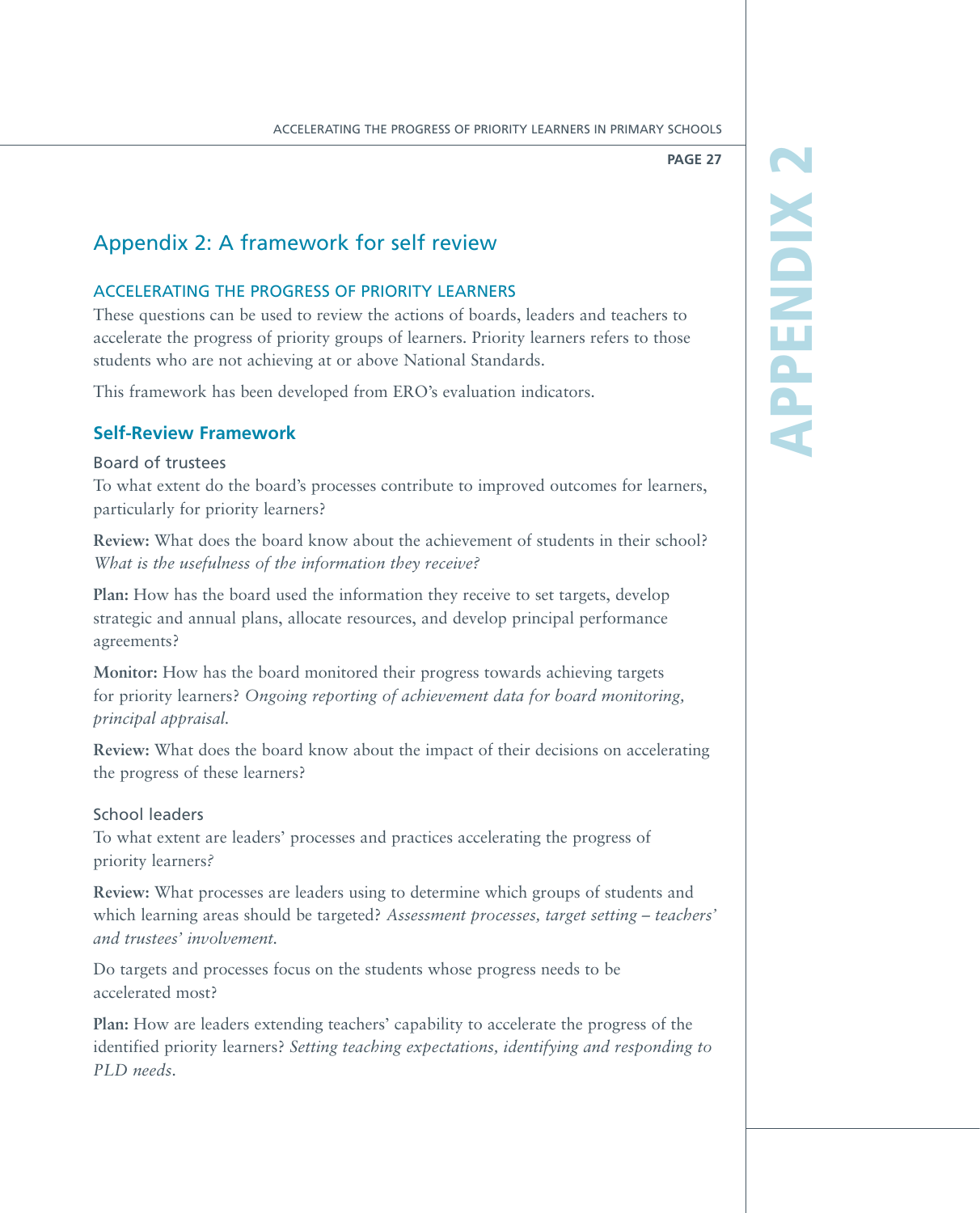**Implement:** How are leaders identifying and monitoring the implementation of agreed strategies? *Teacher appraisal, reporting in relation to National Standards and targets, moderation processes.*

**Report:** How are school leaders helping the school's community to understand and contribute to the actions in place for priority learners? *Promulgation of targets, working in partnership with communities to support learners.*

**Review:** What does the leader know about the impact of the strategies in place to accelerate the progress of priority learners? *Reporting progress, monitoring, self review, making changes where necessary, outcomes against targets.*

# Teachers

To what extent are teachers focused on accelerating the progress of priority learners?

**Review:** What process do teachers use to identify and monitor the progress of the priority learners?

Are teachers focused on the students that need to make the most progress? Are there any key groups who are not included in the targets?

Are teachers focused on the groups of students, for whom the board has set targets for? If not, why not?

**Plan:** How are teachers involved in developing, or made aware of, strategies they should use to accelerate progress in relation to the target?

What PLD have teachers had to support them to accelerate the progress of priority learners in their class?

**Implement:** What do leaders know about how well teachers are implementing any agreed strategies? *Appraisal, moderation, reporting.*

How have teachers involved priority learners in understanding what they need to do to accelerate their progress? *Goal setting, monitoring in relation to National Standards.*

How have teachers involved parents/whanau in supporting their children to progress? *Reporting, learning partnerships.*

**Review:** What do teachers know about how their interventions or strategies are making a difference for priority learners?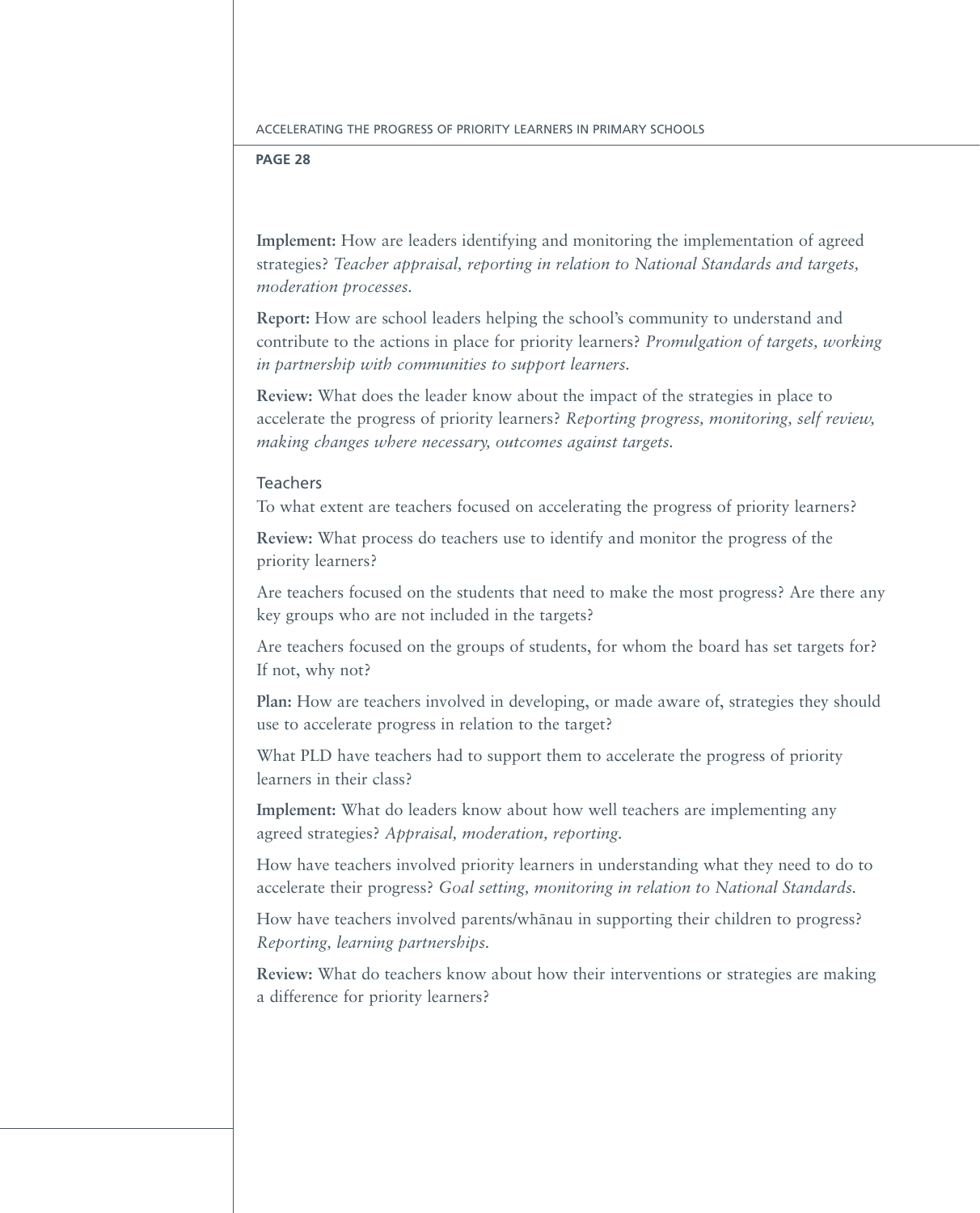# Overall

How effective is this school in accelerating the progress of priority learners in relation to the National Standards?

How relevant are this school's targets for accelerating the progress of priority learners?

How are trustees, leaders, teachers working together to accelerate the progress of these students?

How have these students progressed?

What do trustees, leaders and teachers know about the extent to which these students' progress has been accelerated?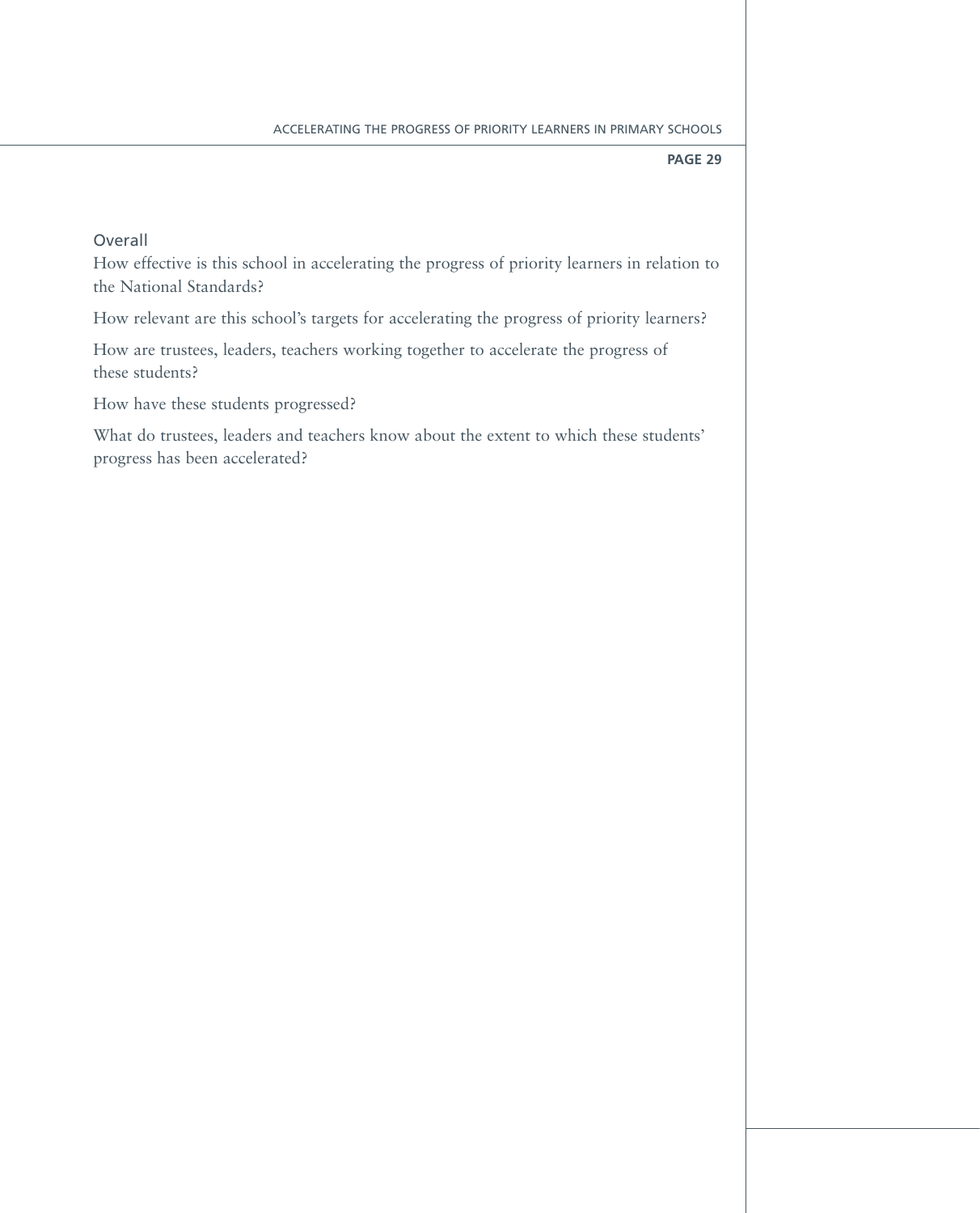# **APPENDIX 3** Appendix 3

Accelerating the Progress of Priority Learners in Primary Schools

**Page 30**

# Appendix 3: Methodology

ERO carried out this evaluation in  $176$  schools<sup>12</sup> during Terms 2 and 3 in 2012 as part of the schools' normal review cycle in the context of the major evaluation question for education reviews in schools:<sup>13</sup>

# *How effectively does this school's curriculum promote student learning, engagement, progress and achievement?<sup>14</sup>*

The evaluation framework for this evaluation focused on the students that were not achieving well, and included the following questions:

- • To what extent do the board's processes contribute to improved outcomes for learners, particularly for priority learners?
- To what extent are leaders' processes and practices accelerating the progress of priority learners*?*
- To what extent are teachers focused on accelerating the progress of priority learners?
- • How effective is this school in accelerating the progress of priority learners in relation to the National Standards?

In order to answer these questions ERO investigated:

- how leaders determined school targets, supported teachers to accelerate learners progress, monitored teaching practice and evaluated the impact of strategies
- • how effectively teachers identified and monitored students' progress, the range and suitability of teaching strategies they used, and how much they knew about the impact of their strategies
- the extent to which students, parents and whanau of priority learners were involved in the learning process
- • what boards knew about student achievement, how they used this information to set targets for priority learners, and how they monitored progress towards meeting those targets
- whether trustees, leaders and teachers were working together to accelerate the progress of priority learners.

All data was collected by review officers in the normal review activities. Indicators to guide review officers were drawn from *ERO's Evaluation Indicators for School Reviews.*  This report also draws on the findings of earlier ERO reports as listed in Footnotes 2 and 3.

- 12 See Appendix 1 for a breakdown of the characteristics of the schools visited.
- 13 See [www.ero.govt.nz](http://www.ero.govt.nz/Review-Process/For)  [>>ReviewProcess](http://www.ero.govt.nz/Review-Process/For)>>For Schools and Kura Kaupapa Māori
- 14 See Appendix 2 for the evaluation framework.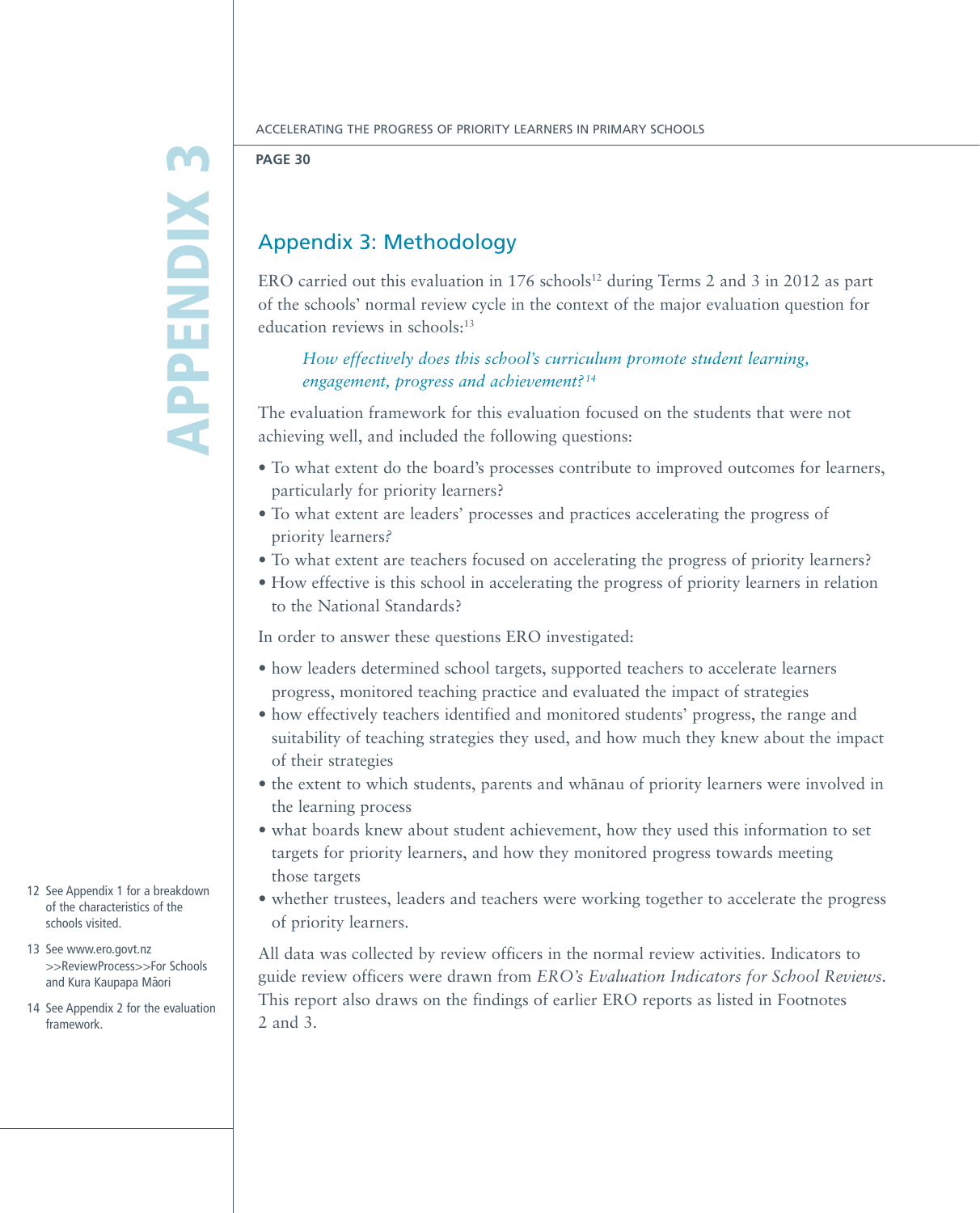# Education Review Offices

# **NATIONAL OFFICE – TARI MATUA**

Level 1, 101 Lambton Quay PO Box 2799 Wellington 6140 Phone: 04 499 2489 Fax: 04 499 2482 info@ero.govt.nz

# **TE UEPU¯ A¯ -MOTU**

**Ma¯ori Review Services** c/o National Office Phone: 04 499 2489 Fax: 04 499 2482 erotu@ero.govt.nz

# **NORTHERN REGION – TE TAI RAKI**

**Auckland** Level 5, URS Centre 13–15 College Hill Ponsonby PO Box 7219, Wellesley Street Auckland 1141 Phone: 09 377 1331 Fax: 04 499 2482 auckland@ero.govt.nz

# **Hamilton**

Floor 4, ASB Building 214 Collingwood Street Private Bag 3095 WMC Hamilton 3240 Phone: 07 838 1898 Fax: 04 499 2482 hamilton@ero.govt.nz

# **CENTRAL REGION – TE TAI POKAPU¯**

**Napier** Level 1, Dundas House 43 Station Street Box 4140 Phone: 06 835 8143 Fax: 04 499 2482 napier@ero.govt.nz

# **Whanganui**

Ingestre Chambers 74 Ingestre Street PO Box 4023 Whanganui 4541 Phone: 06 349 0158 Fax: 04 499 2482 whanganui@ero.govt.nz

# **Wellington**

Revera House 48 Mulgrave Street Wellington 6011 PO Box 27 002 Marion Square Wellington 6141 Phone: 04 381 6800 Fax: 04 499 2482 wellington@ero.govt.nz

#### **SOUTHERN REGION – TE TAI TONGA Christchurch**

Level 1, Brown Glassford Building 504 Wairekei Road P O Box 25102 Christchurch 8144 Phone: 03 357 0067 Fax: 04 499 2482 christchurch@ero.govt.nz

# **Dunedin**

Floor 9, John Wickliffe House 265 Princes Street Dunedin 9016 PO Box 902 Dunedin 9054 Phone: 03 479 2619 Fax: 04 499 2482 dunedin@ero.govt.nz

# **www.ero.govt.nz**